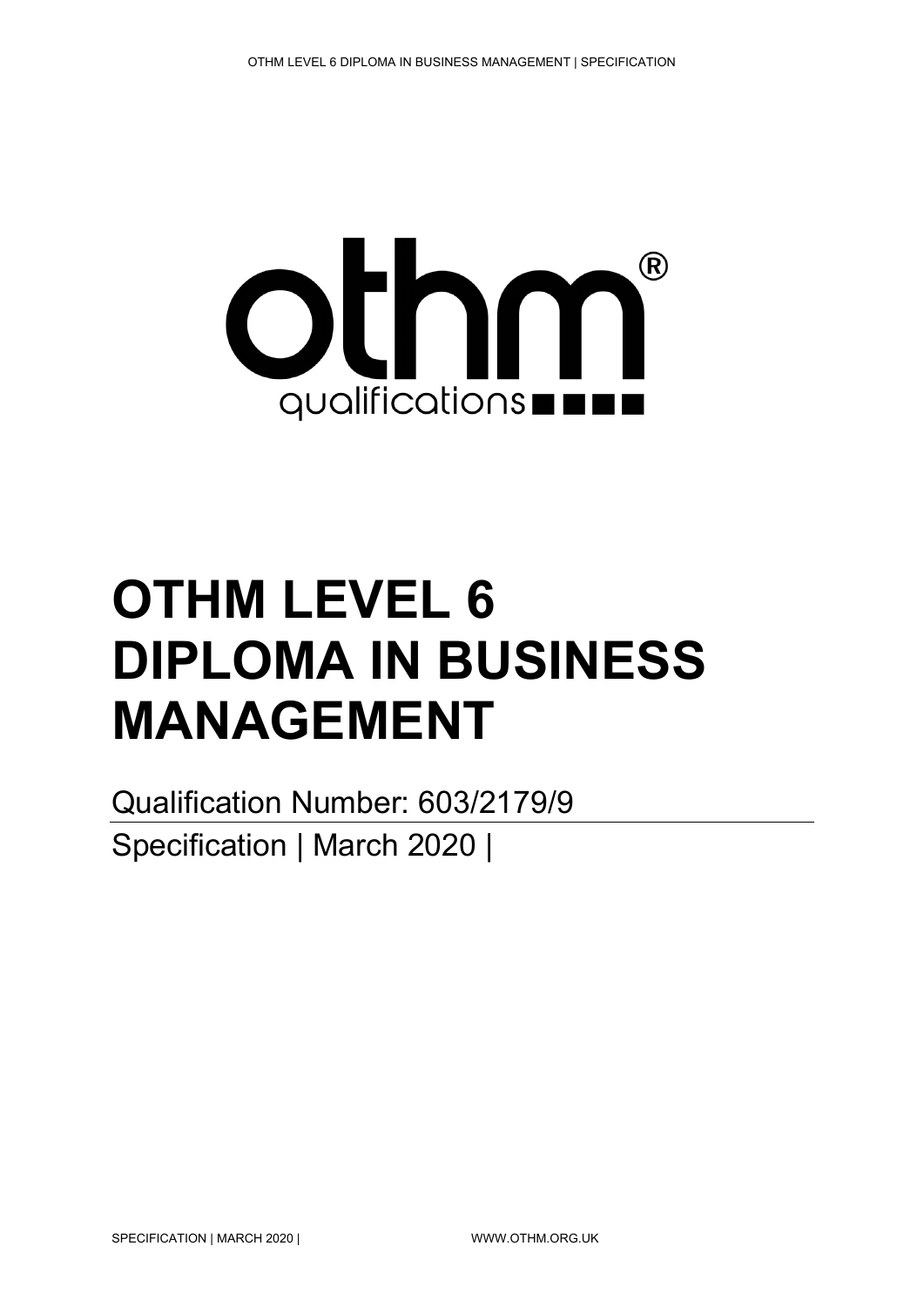# **TABLE OF CONTENTS**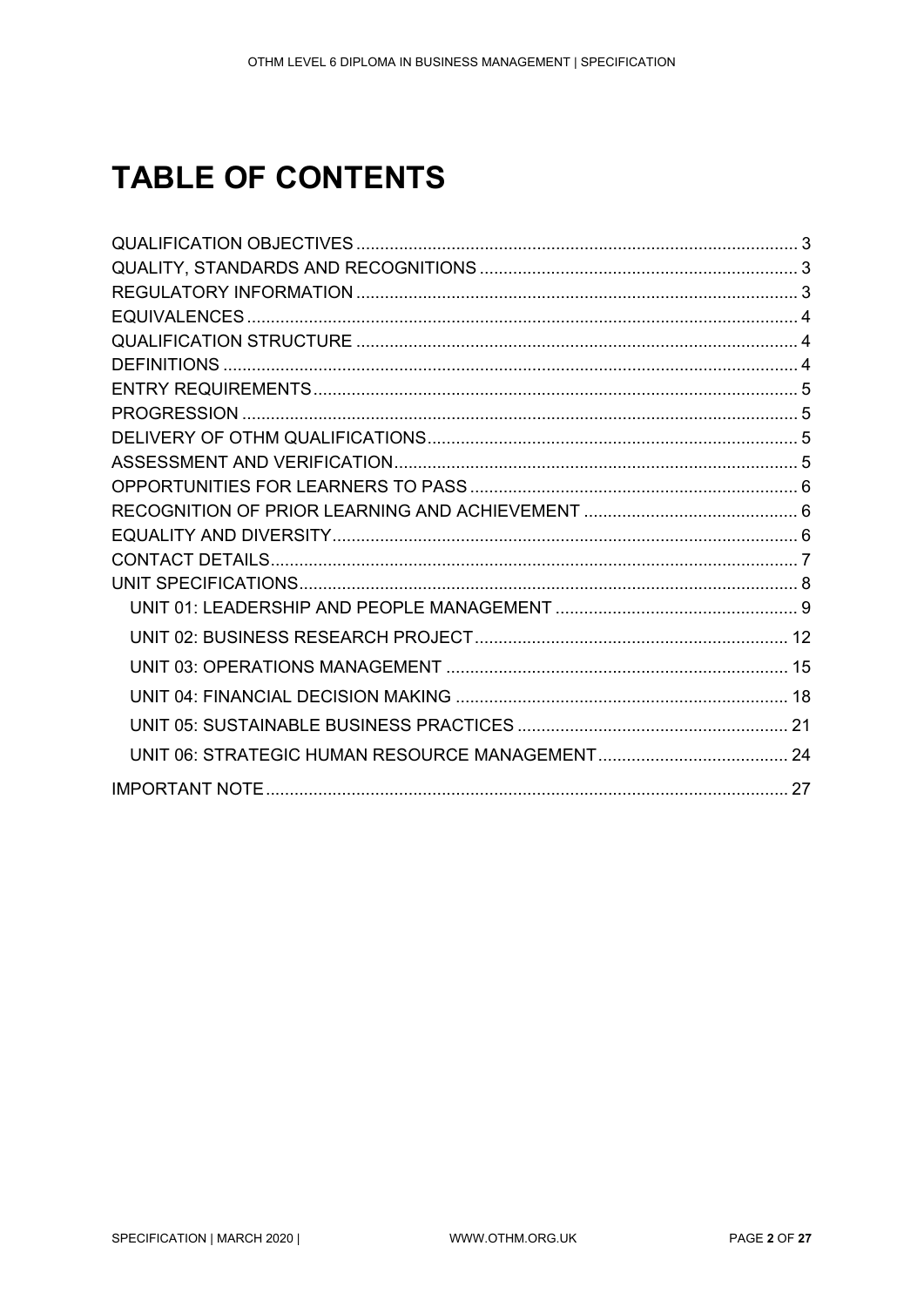# <span id="page-2-0"></span>**QUALIFICATION OBJECTIVES**

The objectives of the OTHM Level 6 Diploma in Business Management qualification is to provide learners with an excellent foundation for a career in a range of organisations. It designed to ensure that each learner is 'business ready': a confident, independent thinker with a detailed knowledge of business and management and equipped with the skills to adapt rapidly to change.

The content of the qualification is focused on leadership and people management, strategic human resource management, operations management, sustainable business practice, financial decision making as well as the business research skills expected of a manager.

The qualification is ideal for those who have started, or are planning to move into, a career in private or public sector business. Successful completion of the Level 6 Diploma in Business Management qualification will provide learners with the opportunity to progress to further study or employment.

# <span id="page-2-1"></span>**QUALITY, STANDARDS AND RECOGNITIONS**

OTHM Qualifications are approved and regulated by Ofqual (Office of Qualifications and Examinations Regulation). Visit register of [Regulated Qualifications.](http://register.ofqual.gov.uk/)

OTHM has progression arrangement with several UK universities that acknowledges the ability of learners after studying Level 3-7 qualifications to be considered for advanced entry into corresponding degree year/top up and Master's/top-up programmes.

# <span id="page-2-2"></span>**REGULATORY INFORMATION**

| <b>Qualification Title</b>     | OTHM Level 6 Diploma in Business Management |  |  |
|--------------------------------|---------------------------------------------|--|--|
| <b>Ofqual Reference Number</b> | 603/2179/9                                  |  |  |
| <b>Regulation Start Date</b>   | 25-Aug-2017                                 |  |  |
| <b>Operational Start Date</b>  | 31-Aug-2017                                 |  |  |
| Duration                       | 1 Year                                      |  |  |
| <b>Total Credit Value</b>      | 120 Credits                                 |  |  |
| Total Qualification Time (TQT) | 1200 Hours                                  |  |  |
| Guided Learning Hours (GLH)    | 480 Hours                                   |  |  |
| Sector Subject Area (SSA)      | 15.3 Business Management                    |  |  |
| <b>Overall Grading Type</b>    | Pass / Fail                                 |  |  |
| <b>Assessment Methods</b>      | Coursework                                  |  |  |
| Language of Assessment         | English                                     |  |  |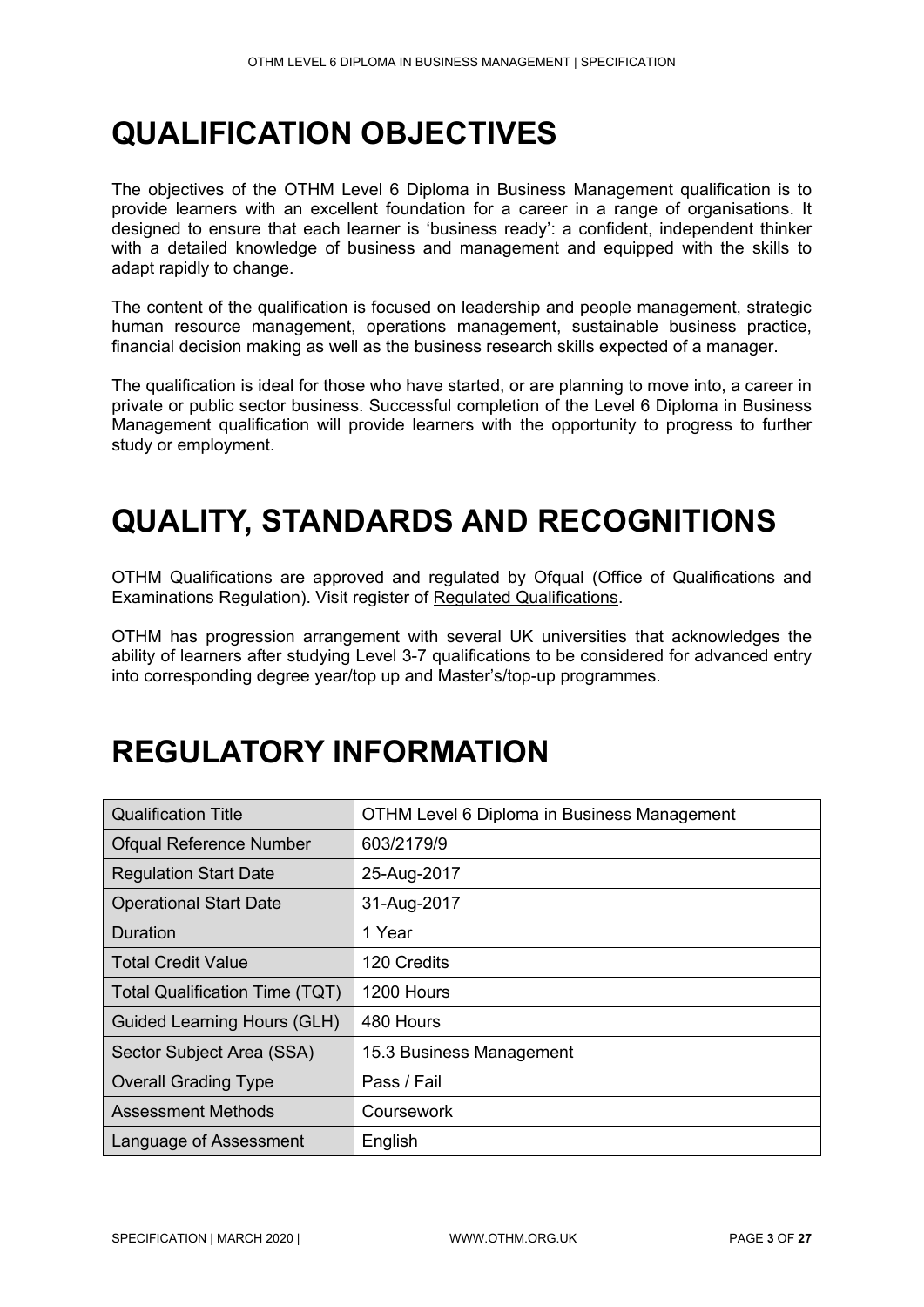# <span id="page-3-0"></span>**EQUIVALENCES**

OTHM qualifications at RQF Level 6 represent practical knowledge, skills, capabilities and competences that are assessed in academic terms as being equivalent to Bachelor's Degrees with Honours, Bachelor's Degrees, Professional Graduate Certificate in Education (PGCE), Graduate Diplomas and Graduate Certificates.

# <span id="page-3-1"></span>**QUALIFICATION STRUCTURE**

The OTHM Level 6 Diploma in Business Management consists of 6 mandatory units for a combined total of 120 credits, 1200 hours Total Qualification Time (TQT) and 480 Guided Learning Hours (GLH) for the completed qualification.

| Unit Ref. No. | Unit title                            | <b>Credit</b> | <b>GLH</b> | TQT |
|---------------|---------------------------------------|---------------|------------|-----|
| H/616/2734    | Leadership and People Management      | 20            | 80         | 200 |
| K/616/2735    | <b>Business Research Project</b>      | 20            | 80         | 200 |
| M/616/2736    | <b>Operations Management</b>          | 20            | 80         | 200 |
| T/616/2737    | <b>Financial Decision Making</b>      |               | 80         | 200 |
| A/616/2738    | <b>Sustainable Business Practices</b> | 20            | 80         | 200 |
| F/616/2739    | Strategic Human Resource Management   | 20            | 80         | 200 |

### <span id="page-3-2"></span>**DEFINITIONS**

**Total Qualification Time (TQT)** is the number of notional hours which represents an estimate of the total amount of time that could reasonably be expected to be required in order for a Learner to achieve and demonstrate the achievement of the level of attainment necessary for the award of a qualification.

*Total Qualification Time is comprised of the following two elements –*

- *a) the number of hours which an awarding organisation has assigned to a qualification for Guided Learning, and*
- *b) an estimate of the number of hours a Learner will reasonably be likely to spend in preparation, study or any other form of participation in education or training, including assessment, which takes place as directed by – but, unlike Guided Learning, not under the Immediate Guidance or Supervision of – a lecturer, supervisor, tutor or other appropriate provider of education or training.*

*(Ofqual 15/5775 September 2015)*

**Guided Learning Hours (GLH)** is defined as the hours that a teacher, lecturer or other member of staff is available to provide immediate teaching support or supervision to a student working towards a qualification.

**Credit value** is defined as being the number of credits that may be awarded to a Learner for the successful achievement of the learning outcomes of a unit. One credit is equal to 10 hours of TQT.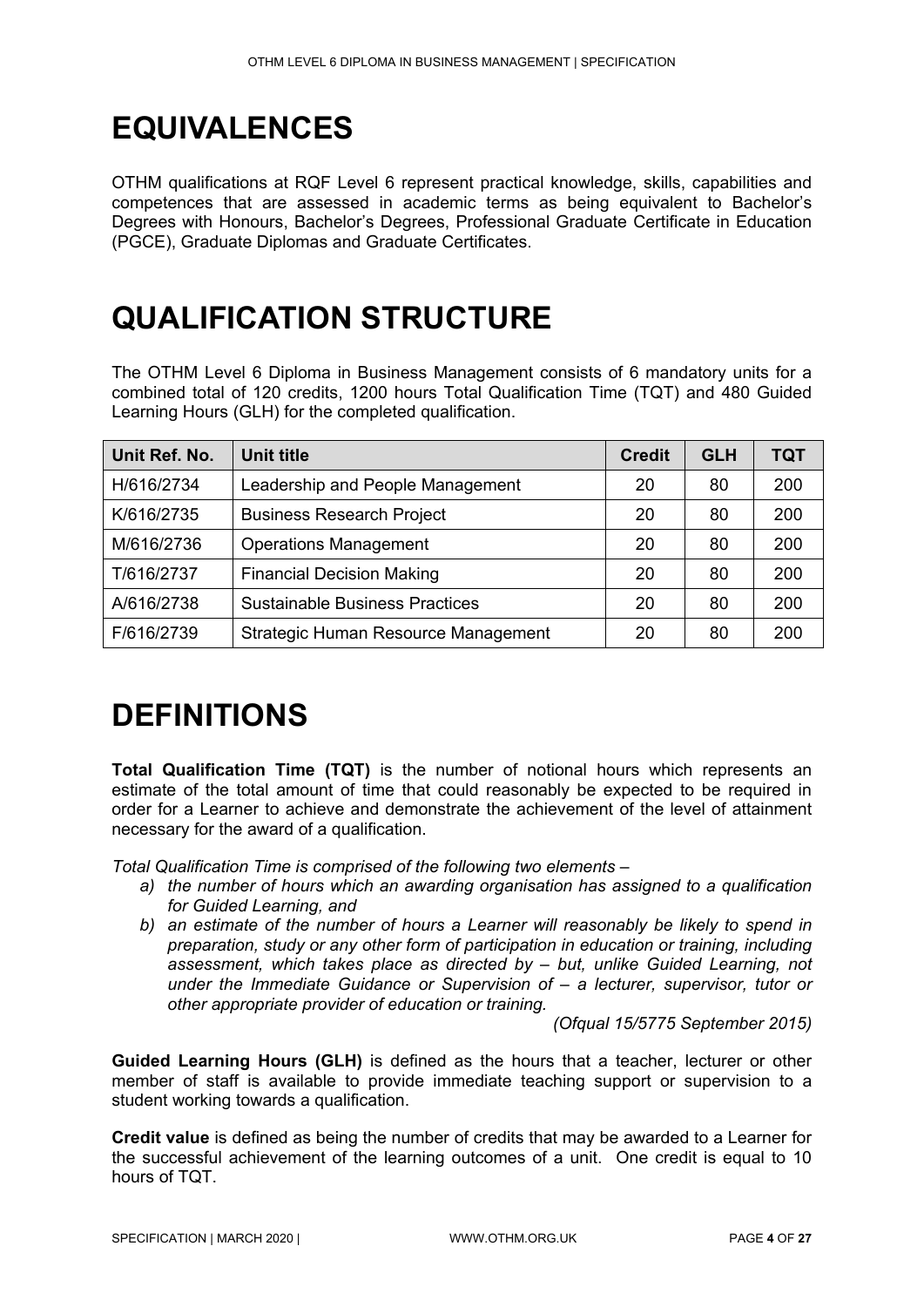### <span id="page-4-0"></span>**ENTRY REQUIREMENTS**

For entry onto the OTHM Level 6 Diploma in Business Management qualification, learners must possess:

- Relevant NQF/QCF/RQF Level 5 diploma or equivalent recognised qualification
- Mature learners (over 21) with management experience (learners must check with the delivery centre regarding this experience prior to registering for the programme)
- Learner must be 18 years or older at the beginning of the course
- **English requirements:** If a learner is not from a majority English-speaking country must provide evidence of English language competency. For more information visit [English Language Expectations](http://othm.org.uk/english-language.html) page.

### <span id="page-4-1"></span>**PROGRESSION**

Successful completion of Level 6 Diploma in Business Management qualification provides learners the opportunity for a wide range of academic progressions including progression to relevant OTHM Level 7 Diplomas. This qualification has been developed with career progression and professional recognition in mind. As the Level 6 Diploma in Business Management qualification is approved and regulated by Ofqual (Office of the Qualifications and Examinations Regulation), learners are eligible to gain direct entry into relevant Master's degree programmes. For more information visit [University Progressions](http://othm.org.uk/university-progression.html) page.

### <span id="page-4-2"></span>**DELIVERY OF OTHM QUALIFICATIONS**

OTHM do not specify the mode of delivery for its qualifications, therefore OTHM Centres are free to deliver this qualification using any mode of delivery that meets the needs of their Learners. However, OTHM Centres should consider the Learners' complete learning experience when designing the delivery of programmes.

OTHM Centres must ensure that the chosen mode of delivery does not unlawfully or unfairly discriminate, whether directly or indirectly, and that equality of opportunity is promoted. Where it is reasonable and practicable to do so, it will take steps to address identified inequalities or barriers that may arise.

Guided Learning Hours (GLH) which are listed in each unit gives the Centres the number of hours of teacher-supervised or direct study time likely to be required to teach that unit.

### <span id="page-4-3"></span>**ASSESSMENT AND VERIFICATION**

All units within this qualification are internally assessed by the centre and externally verified by OTHM. The qualifications are criterion referenced, based on the achievement of all the specified learning outcomes.

To achieve a 'pass' for a unit, learners must provide evidence to demonstrate that they have fulfilled all the learning outcomes and meet the standards specified by all assessment criteria. Judgement that the learners have successfully fulfilled the assessment criteria is made by the Assessor.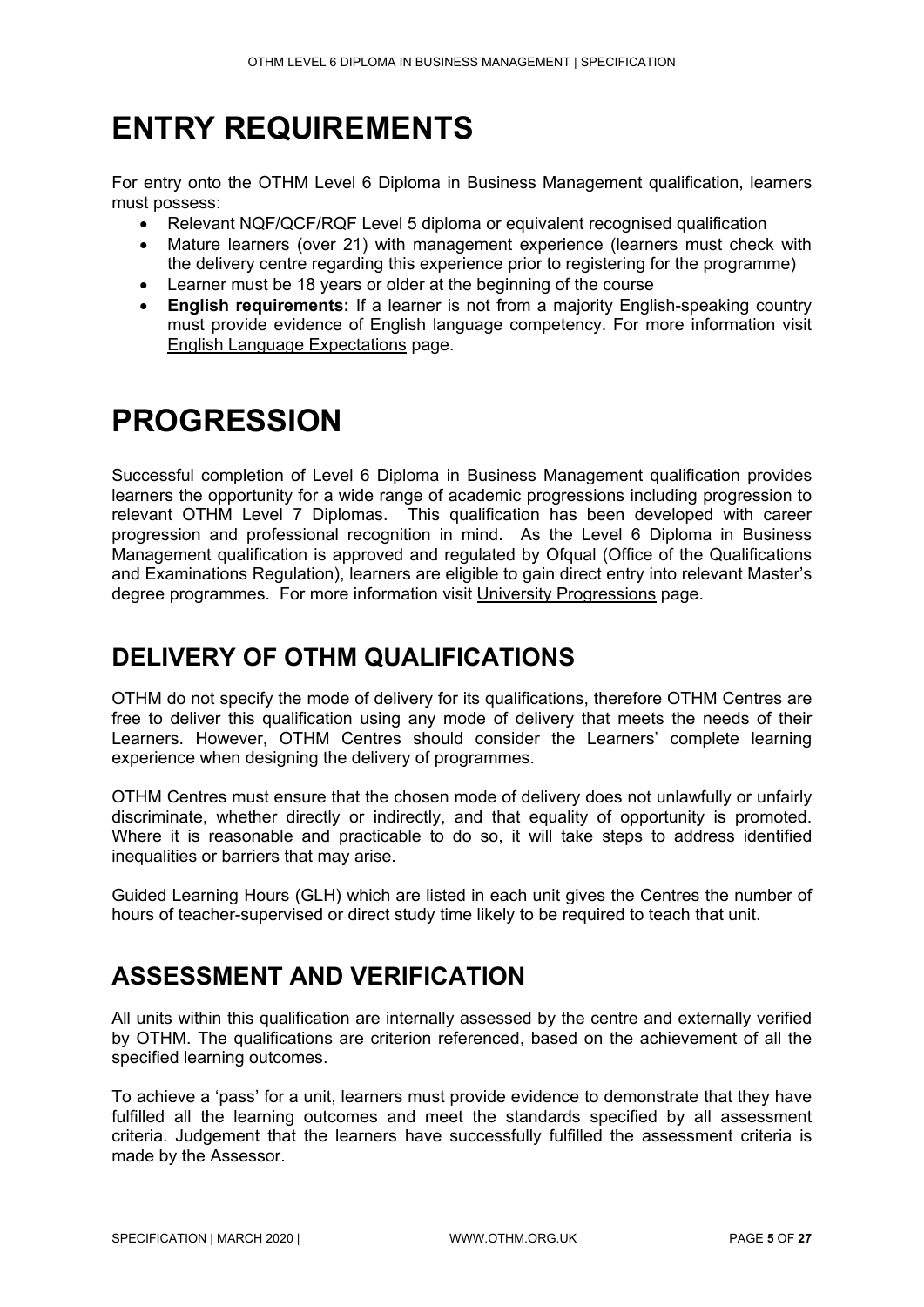The Assessor should provide an audit trail showing how the judgement of the learners' overall achievement has been arrived at.

Specific assessment guidance and relevant marking criteria for each unit are made available in the Assignment Brief document. These are made available to centres immediately after registration of one or more learners.

### <span id="page-5-0"></span>**OPPORTUNITIES FOR LEARNERS TO PASS**

Centres are responsible for managing learners who have not achieved a Pass for the qualification having completed the assessment. However, OTHM expects at a minimum, that centres must have in place a clear feedback mechanism to learners by which they can effectively retrain the learner in all the areas required before re-assessing the learner.

### <span id="page-5-1"></span>**RECOGNITION OF PRIOR LEARNING AND ACHIEVEMENT**

Recognition of Prior Learning (RPL) is a method of assessment that considers whether learners can demonstrate that they can meet the assessment requirements for a unit through knowledge, understanding or skills they already possess and do not need to develop through a course of learning.

RPL policies and procedures have been developed over time, which has led to the use of a number of terms to describe the process. Among the most common are:

- Accreditation of Prior Learning (APL)
- Accreditation of Prior Experiential Learning (APEL)
- Accreditation of Prior Achievement (APA)
- Accreditation of Prior Learning and Achievement (APLA)

All evidence must be evaluated with reference to the stipulated learning outcomes and assessment criteria against the respective unit(s). The assessor must be satisfied that the evidence produced by the learner meets the assessment standard established by the learning outcome and its related assessment criteria at that particular level.

Most often RPL will be used for units. It is not acceptable to claim for an entire qualification through RPL. Where evidence is assessed to be only sufficient to cover one or more learning outcomes, or to partly meet the need of a learning outcome, then additional assessment methods should be used to generate sufficient evidence to be able to award the learning outcome(s) for the whole unit. This may include a combination of units where applicable.

### <span id="page-5-2"></span>**EQUALITY AND DIVERSITY**

OTHM provides equality and diversity training to staff and consultants. This makes clear that staff and consultants must comply with the requirements of the Equality Act 2010, and all other related equality and diversity legislation, in relation to our qualifications.

We develop and revise our qualifications to avoid, where possible, any feature that might disadvantage learners because of their age, disability, gender, pregnancy or maternity, race, religion or belief, and sexual orientation.

If a specific qualification requires a feature that might disadvantage a particular group (e.g. a legal requirement regarding health and safety in the workplace), we will clarify this explicitly in the qualification specification.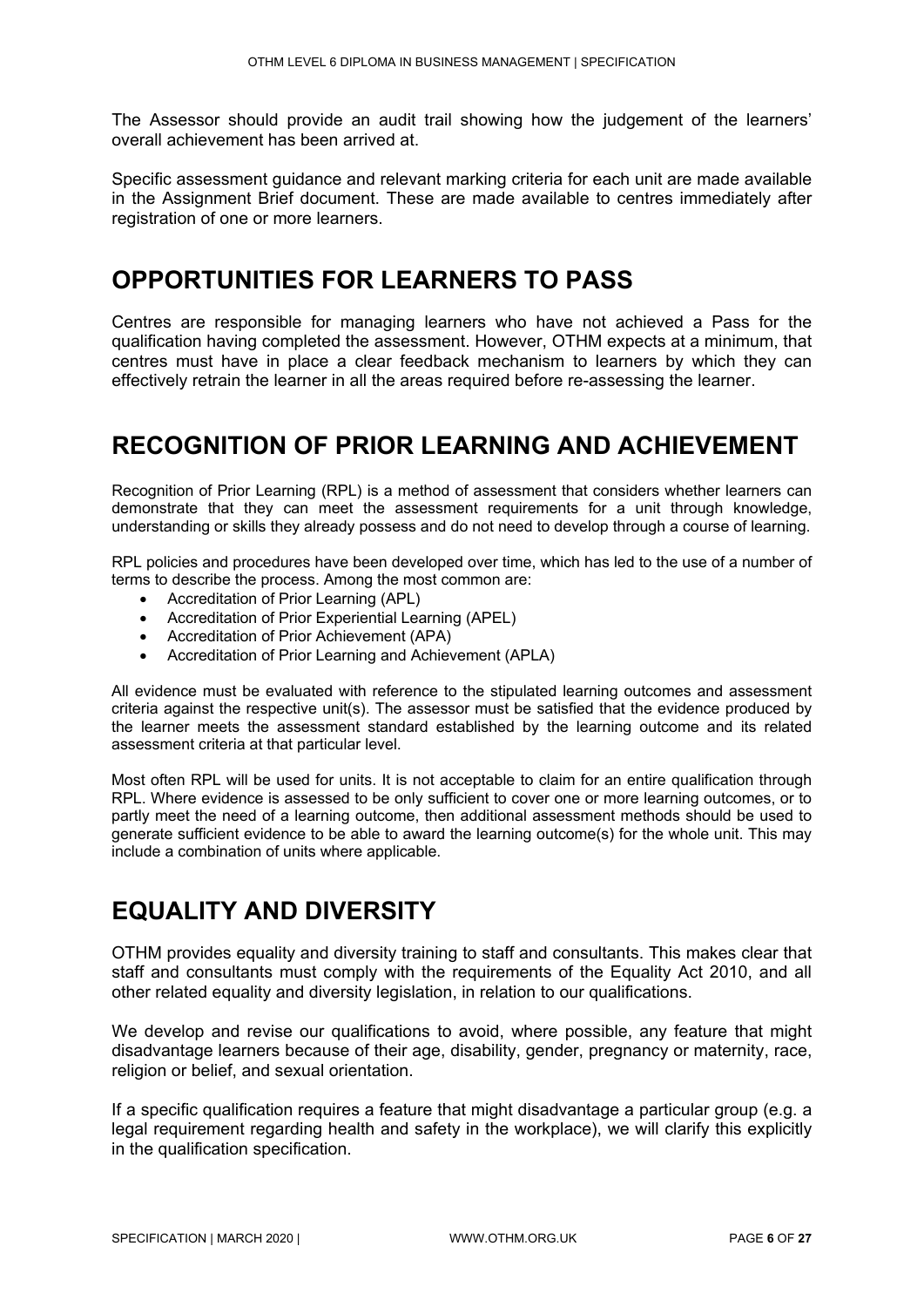### <span id="page-6-0"></span>**CONTACT DETAILS**

OTHM Qualifications 8 Waterside Court, Galleon Boulevard, Crossways Business Park, Dartford, Kent DA2 6NX United Kingdom

Tel : +44(0)20 7118 4243<br>
Email : info@othm.org.uk Email : [info@othm.org.uk](mailto:info@othm.org.uk)<br>
Website : www.othm.org.uk : [www.othm.org.uk](http://www.othm.org.uk/)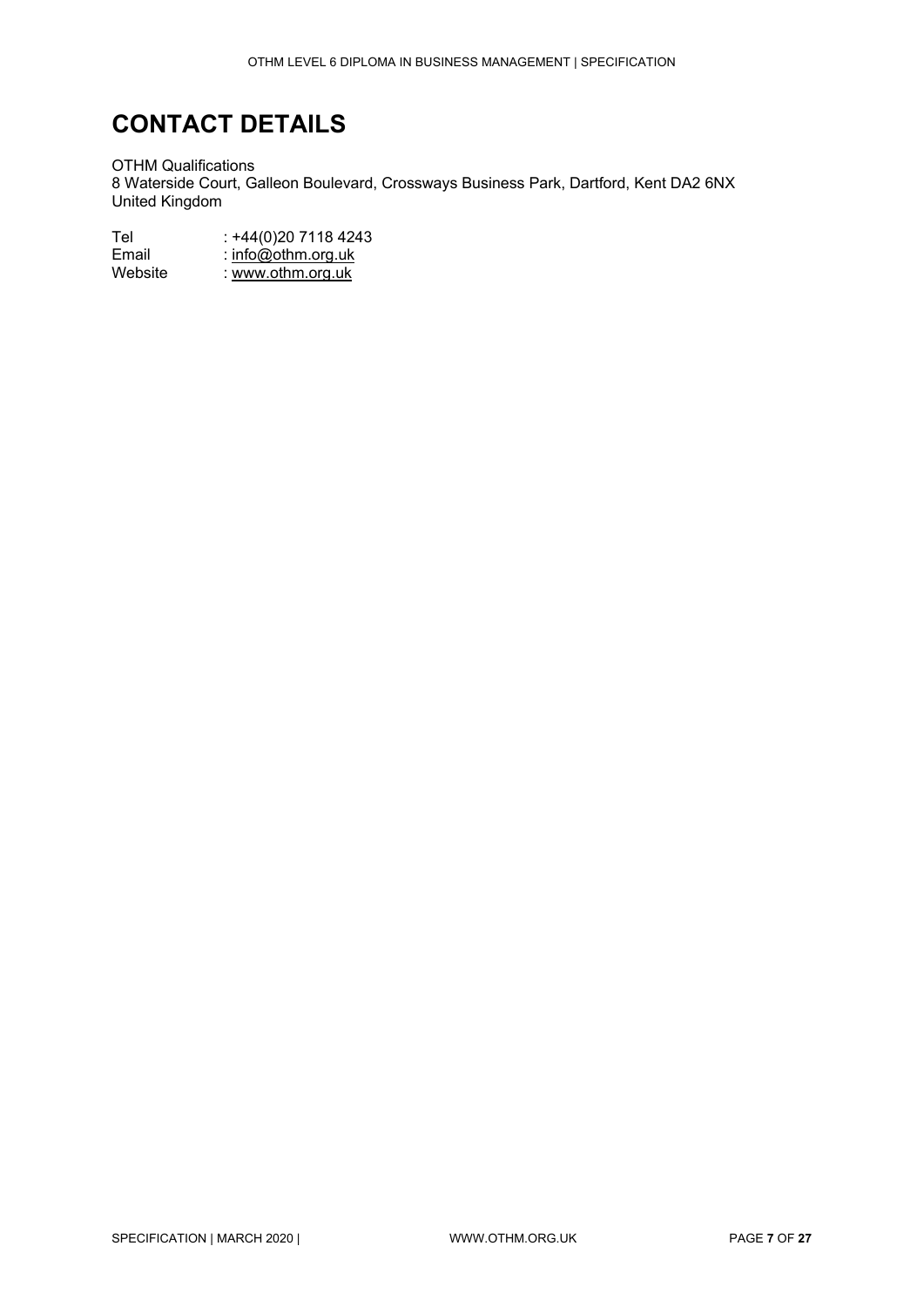# <span id="page-7-0"></span>**UNIT SPECIFICATIONS**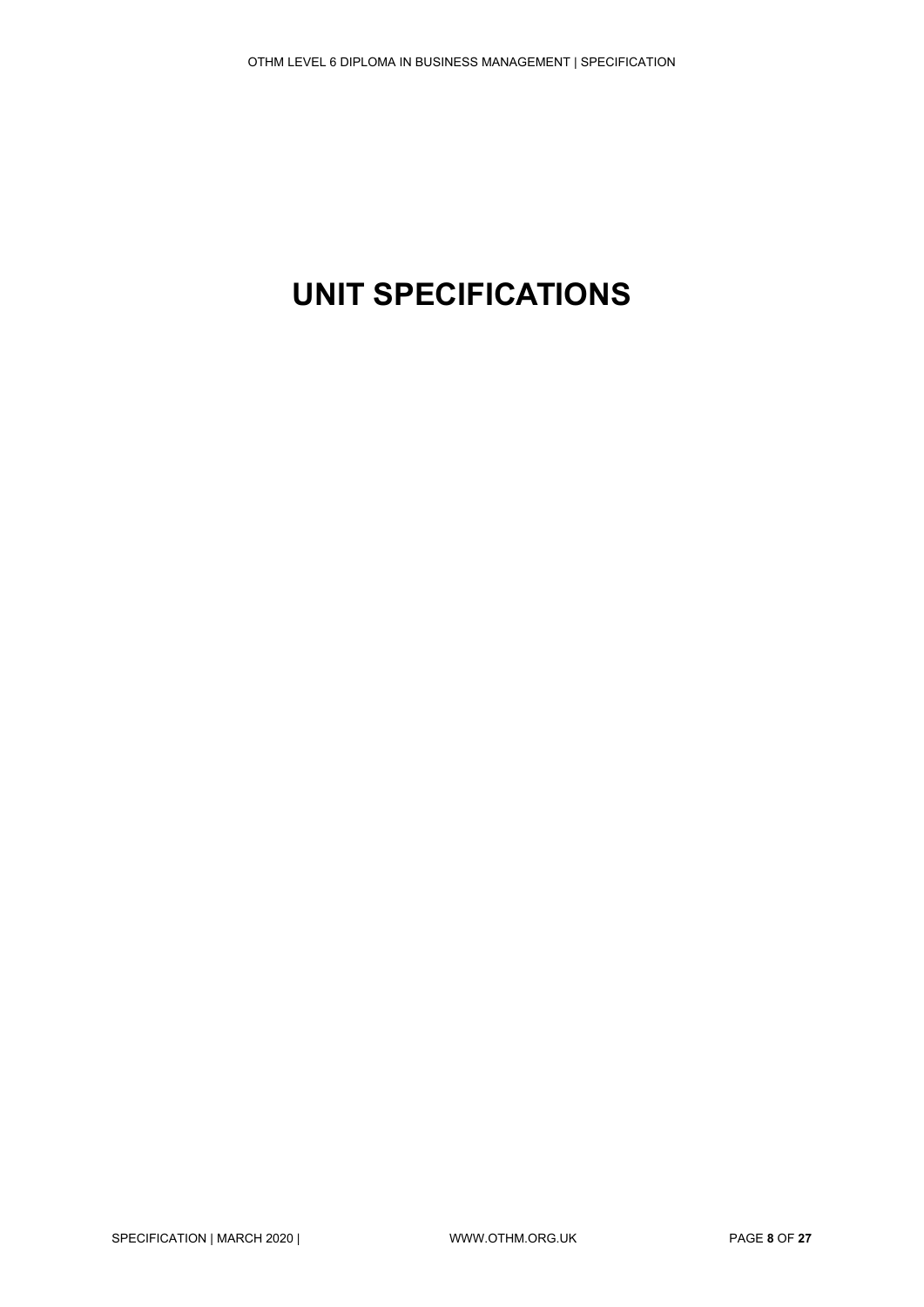#### <span id="page-8-0"></span>**UNIT 01: LEADERSHIP AND PEOPLE MANAGEMENT**

| Unit Reference Number                 | H/616/2734                       |
|---------------------------------------|----------------------------------|
| Unit Title                            | Leadership and People Management |
| Unit Level                            | 6                                |
| <b>Total Qualification Time (TQT)</b> | 200 Hours                        |
| Guided Learning Hours (GLH)           | 80 Hours                         |
| <b>Number of Credits</b>              | 20                               |
| Mandatory / Optional                  | Mandatory                        |
| <b>Unit Grading Structure</b>         | Pass / Fail                      |

#### **Unit Aims**

The aim of this unit is to enable learners to understand theories of leadership and management and how to use leadership and management skills to improve motivation and performance. Learners will also analyse team dynamics and its importance in achieving organisational goals.

|                                               | Learning Outcome -<br>The learner will:                        |                                                                               | <b>Assessment Criterion -</b>                                                                  |  |
|-----------------------------------------------|----------------------------------------------------------------|-------------------------------------------------------------------------------|------------------------------------------------------------------------------------------------|--|
|                                               |                                                                | The learner can:                                                              |                                                                                                |  |
| 1                                             | Understand theories of<br>leadership and people                | 1.1                                                                           | Assess the skills and attributes needed for<br>leadership.                                     |  |
|                                               | management.                                                    | 1.2                                                                           | Evaluate the differences between leadership and<br>management.                                 |  |
|                                               | 1.3                                                            | Compare and contrast leadership styles for<br>different management positions. |                                                                                                |  |
| $\overline{2}$                                | Be able to assess ways to<br>improve motivation and            | 2.1                                                                           | Evaluate ways to motivate staff to achieve<br>organisational objectives.                       |  |
| performance by applying<br>leadership skills. |                                                                | 2.2                                                                           | Assess the link between motivational theories and<br>reward.                                   |  |
|                                               |                                                                | 2.3                                                                           | Assess the effectiveness of reward systems in<br>different types of organisations.             |  |
|                                               |                                                                | 2.4                                                                           | Evaluate the methods employers use to monitor<br>employee engagement and performance.          |  |
| 3<br>performance and<br>development.          | Be able to plan and carry out<br>assessment of individual work | 3.1                                                                           | Analyse the factors involved in planning the<br>monitoring and assessment of work performance. |  |
|                                               |                                                                | 3.2                                                                           | Plan and deliver the assessment of the<br>development needs of individuals.                    |  |
|                                               |                                                                | 3.3                                                                           | Evaluate the success of the assessment process.                                                |  |
| 4                                             | Be able to analyse team                                        | 4.1                                                                           | Evaluate the benefits of team-working for an                                                   |  |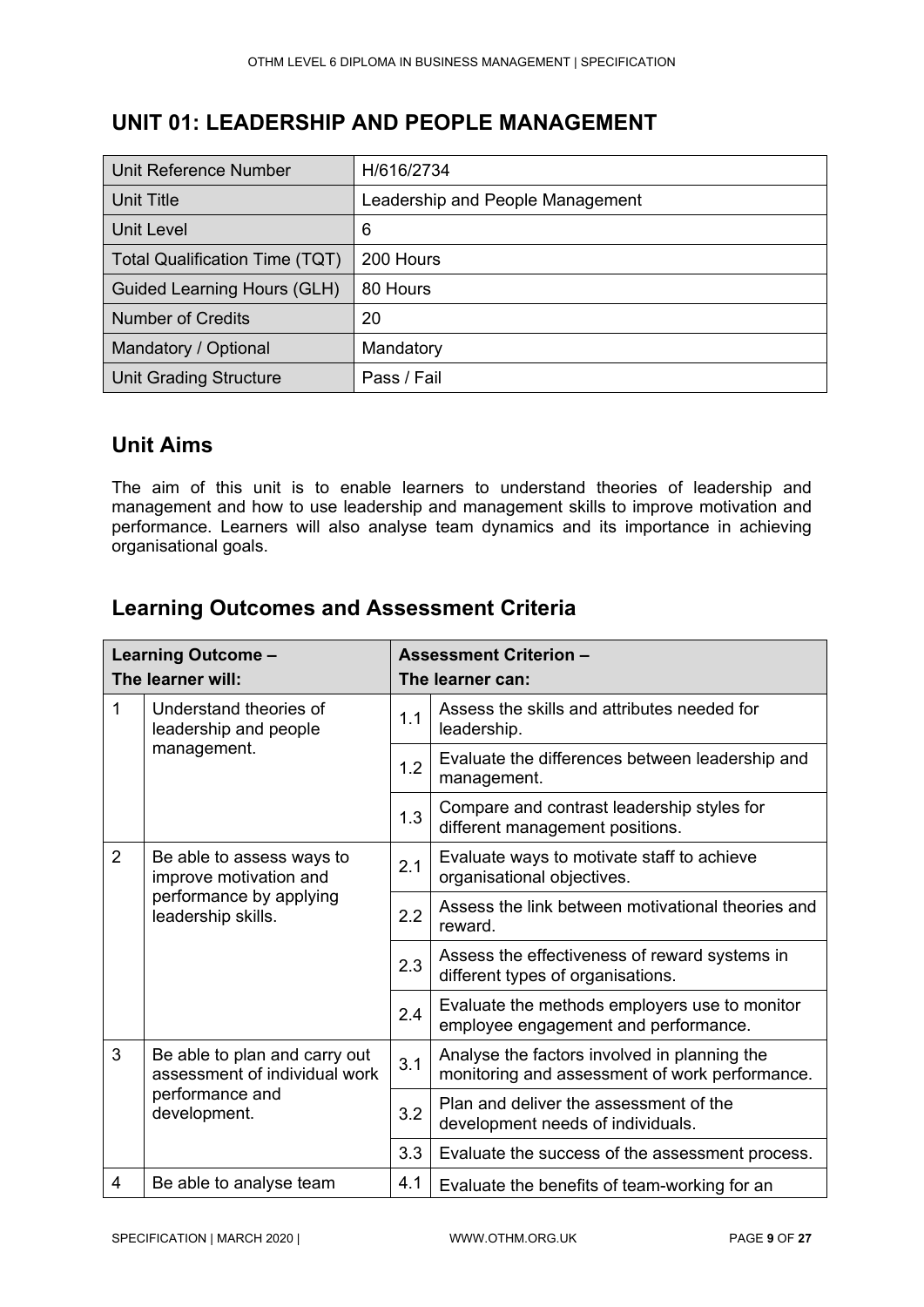| dynamics and its importance           |     | organisation.                                                                                             |
|---------------------------------------|-----|-----------------------------------------------------------------------------------------------------------|
| in achieving organisational<br>goals. | 4.2 | Analyse ways in which managers can resolve<br>conflicts within a team to achieve organisational<br>goals. |
|                                       | 4.3 | Review the effectiveness of the team dynamics in<br>achieving specified goals.                            |

| <b>Topic</b>                                                                                         | <b>Course Coverage</b>                                                                                                                                                                                                                                                                                                                                                                                                                 |  |  |
|------------------------------------------------------------------------------------------------------|----------------------------------------------------------------------------------------------------------------------------------------------------------------------------------------------------------------------------------------------------------------------------------------------------------------------------------------------------------------------------------------------------------------------------------------|--|--|
| <b>Learning Outcomes 1 and 2</b><br>Leadership and Management<br><b>Leadership Theories</b>          | Theories, models and styles of leadership and their<br>$\bullet$<br>application to different situations: impact of leadership<br>styles; theories and practices of motivation e.g. Maslow,<br>McGregor, Herzberg; influencing and persuading others;<br>influence of cultural environment within the organisation;<br>differences between leadership and management;<br>leadership power bases; delegation; emotional<br>intelligence. |  |  |
| <b>Learning Outcomes 2 and 3</b><br>Motivation Theories,<br>Monitoring and Performance<br>Management | Motivation: theories of motivation e.g. F Taylor, E Mayo,<br>$\bullet$<br>A Maslow, F Herzberg, D McGregor, D McClelland, V<br>Vroom; Ouchi, relationship between motivation theories<br>and reward; employee involvement techniques;<br>devolved authority and responsibility; open<br>communications; organisational culture (ethos, values,<br>mission);                                                                            |  |  |
|                                                                                                      | Monitoring: probation; appraisal, feedback; performance<br>$\bullet$<br>indicators goal theory; SMART (specific, measurable,<br>achievable, realistic, time-constrained) targets (sales,<br>growth, financial, waiting times, pass rates, punctuality,<br>attendance); benchmarking                                                                                                                                                    |  |  |
|                                                                                                      | Reward management: job evaluation; factors<br>$\bullet$<br>determining pay, reward systems; pay; performance-<br>related pay; pension schemes; profit sharing; flexible<br>working; leave; health care                                                                                                                                                                                                                                 |  |  |
| <b>Learning Outcome 3</b><br>Planning and assessment of<br>work performance                          | Identifying development needs: learning styles and<br>٠<br>processes; planning, recording, monitoring and<br>evaluating; group development processes and<br>behaviour                                                                                                                                                                                                                                                                  |  |  |
|                                                                                                      | Planning, work orientation and job design: application of<br>٠<br>motivation theories and empowerment techniques;<br>communication styles and techniques; delegation<br>techniques and processes; supervision styles, working<br>culture and practices                                                                                                                                                                                 |  |  |
|                                                                                                      | Performance monitoring and assessment: measuring<br>$\bullet$<br>effective performance; providing feedback; appraisal<br>processes; benchmarking performance processes;<br>codes of practice and procedures relating to disciplinary<br>situations; diversity issues; management principles;                                                                                                                                           |  |  |
| <b>Learning Outcomes 1 and 4</b>                                                                     | Team-working and development: flexible working                                                                                                                                                                                                                                                                                                                                                                                         |  |  |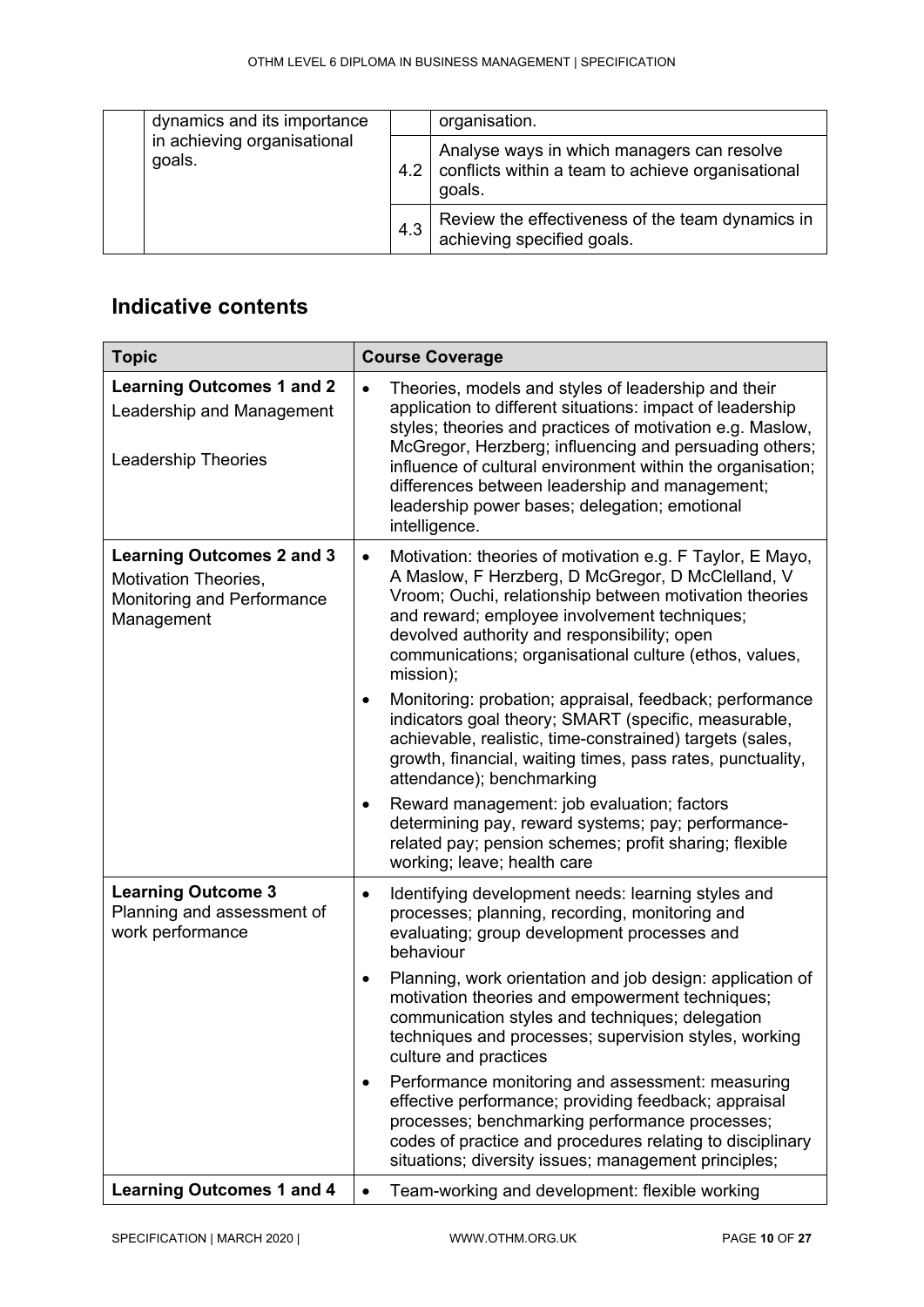| <b>Teams and Groups</b> | practices; team formation e.g. Tuckman, structures and<br>interactions e.g. Belbin's Team Role Theory, Adair's<br>Action Centred Leadership model; benefits of team<br>working; politics of working relationships; diversity<br>issues; working cultures and practices; promotion of<br>anti-discriminatory practices and behaviours; team<br>building processes; conflict resolution; delegation and<br>empowerment; coaching, support, mentoring; training,<br>supervision, monitoring and evaluation |
|-------------------------|---------------------------------------------------------------------------------------------------------------------------------------------------------------------------------------------------------------------------------------------------------------------------------------------------------------------------------------------------------------------------------------------------------------------------------------------------------------------------------------------------------|
|-------------------------|---------------------------------------------------------------------------------------------------------------------------------------------------------------------------------------------------------------------------------------------------------------------------------------------------------------------------------------------------------------------------------------------------------------------------------------------------------------------------------------------------------|

#### **Assessment**

To achieve a 'pass' for this unit, learners must provide evidence to demonstrate that they have fulfilled all the learning outcomes and meet the standards specified by all assessment criteria.

| <b>Learning Outcomes</b> | <b>Assessment criteria</b>           | <b>Assessment type</b> | Word count       |
|--------------------------|--------------------------------------|------------------------|------------------|
| to be met                | covered                              |                        | (approx. length) |
| All 1 to 4               | All ACs under LO 1 to 4   Coursework |                        | 3500 words       |

#### **Indicative Reading list**

Avery, G. (2004) *Understanding Leadership.* London: Sage

Bratton, J., Grint, K. and Nelson, D. L. (2005) *Organizational Leadership.* New York: Thomson South Western.

Brooks, I. (2009) *Organisational Behaviour: Individuals, Groups, and Organisations.* Harlow: FT Prentice Hall.

Buchanan, D. and Huczynski, A. (2010) *Organizational Behaviour: An Introductory Text*. 7th Edition. London: Prentice Hall

Daft, R. (2006) *The Leadership Experience.* New York: Thomson South Western.

Gill, R. (2006) *Theory and Practice of Leadership.* London: Sage.

Gold. J., Thorpe, R. and Mumford, A. (2010) *Leadership and Management Development,* 5th Edition. CIPD

Mabey, C. and Finch-Lees, T. (2008) *Management and Leadership Development.* London: Sage.

Mullins, L. (2010) *Management and Organisational Behaviour*. 9th Edition. London: Prentice Hall.

Northouse, P. G. (2007) *Leadership Theory and Practice.* London: Sage

Northouse, P. G. (2009) *Introduction to Leadership, Concepts and Practice.* London: Sage

Robbins, S. and Judge, T. (2009) *Organizational Behaviour.* New Jersey: Person Prentice Hall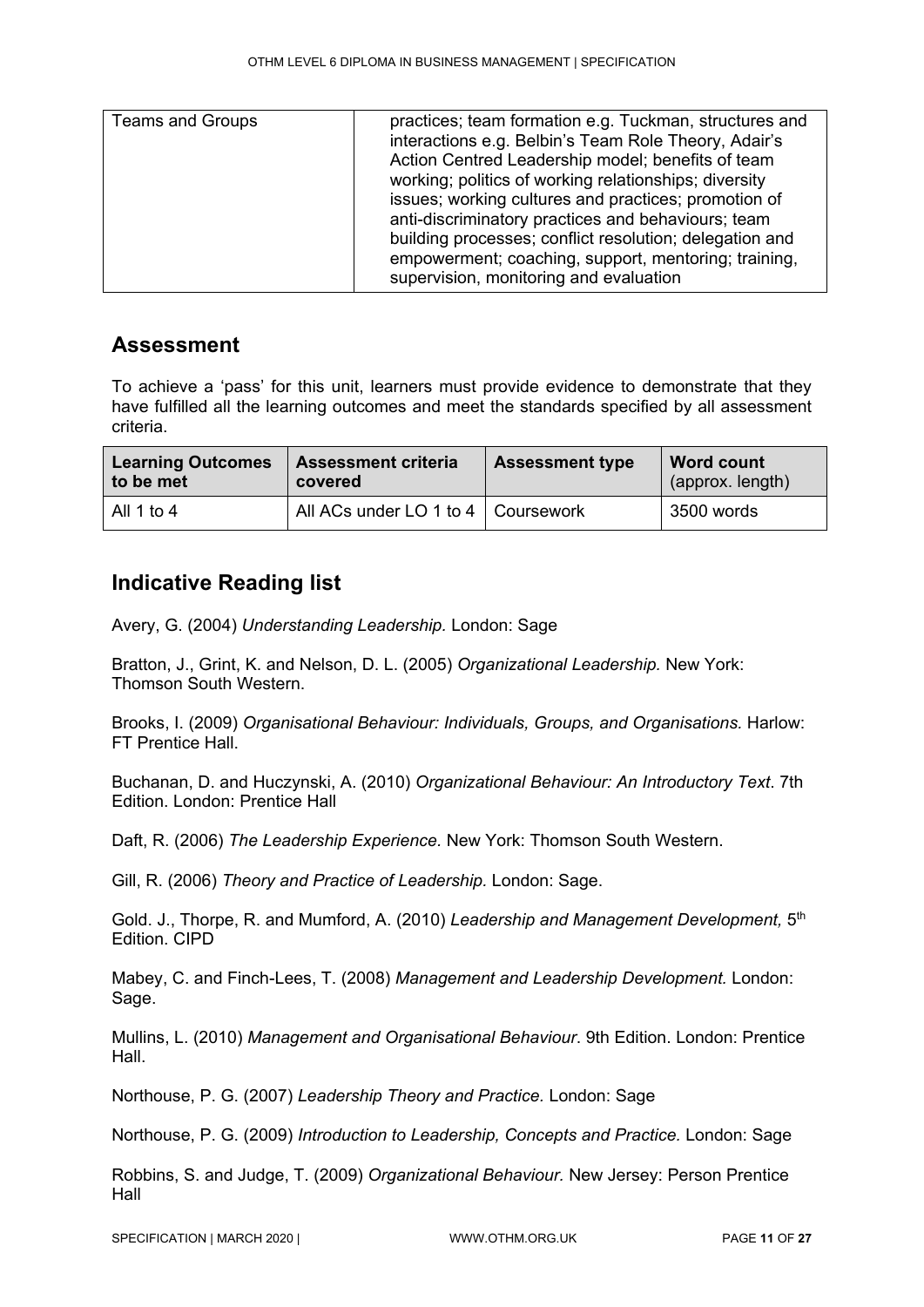#### <span id="page-11-0"></span>**UNIT 02: BUSINESS RESEARCH PROJECT**

| Unit Reference Number                 | K/616/2735                       |  |  |
|---------------------------------------|----------------------------------|--|--|
| Unit Title                            | <b>Business Research Project</b> |  |  |
| <b>Unit Level</b>                     | 6                                |  |  |
| <b>Total Qualification Time (TQT)</b> | 200 Hours                        |  |  |
| <b>Guided Learning Hours (GLH)</b>    | 80 Hours                         |  |  |
| <b>Number of Credits</b>              | 20                               |  |  |
| Mandatory / Optional                  | Mandatory                        |  |  |
| <b>Unit Grading Structure</b>         | Pass / Fail                      |  |  |

#### **Unit Aims**

The aim of this unit is to develop learners' research skills, including producing a research question and carrying out independent research using appropriate research techniques. Learners will also analyse research findings, evaluate the research methodology used and present their research findings.

| Learning Outcome -                                                                       |                                                                           | <b>Assessment Criterion -</b>                                                   |                                                                                                 |  |
|------------------------------------------------------------------------------------------|---------------------------------------------------------------------------|---------------------------------------------------------------------------------|-------------------------------------------------------------------------------------------------|--|
| The learner will:                                                                        |                                                                           | The learner can:                                                                |                                                                                                 |  |
| 1                                                                                        | Be able to propose a research<br>project in a business and                | 1.1                                                                             | Assess the factors that contribute to the process<br>of research project selection.             |  |
|                                                                                          | management context.                                                       | 1.2                                                                             | Formulate and record possible research project<br>outlines and specifications.                  |  |
|                                                                                          | 1.3                                                                       | Develop research questions or hypothesis with<br>rationale.                     |                                                                                                 |  |
|                                                                                          |                                                                           | 1.4                                                                             | Clarify resources efficiently for the research<br>question or hypothesis.                       |  |
|                                                                                          |                                                                           | 1.5                                                                             | Create an agreed SMART timeframe for<br>completion of the research.                             |  |
| $\overline{2}$                                                                           | Be able to prepare a research<br>plan and conduct a literature<br>review. | 2.1                                                                             | Critically appraise literature relevant to the chosen<br>research context.                      |  |
|                                                                                          |                                                                           | 2.2                                                                             | Evaluate research methodologies and provide a<br>rationale for a chosen research methodology.   |  |
|                                                                                          |                                                                           | 2.3                                                                             | Evaluate data collection methods and provide a<br>rationale for chosen data collection methods. |  |
|                                                                                          |                                                                           | 2.4                                                                             | Produce a research proposal.                                                                    |  |
| 3<br>Be able to carry out research<br>according to the chosen<br>research specification. |                                                                           | 3.1                                                                             | Carry out the proposed research investigation in<br>accordance with the research specification. |  |
|                                                                                          | 3.2                                                                       | Collect and present relevant data as outlined by<br>the research specification. |                                                                                                 |  |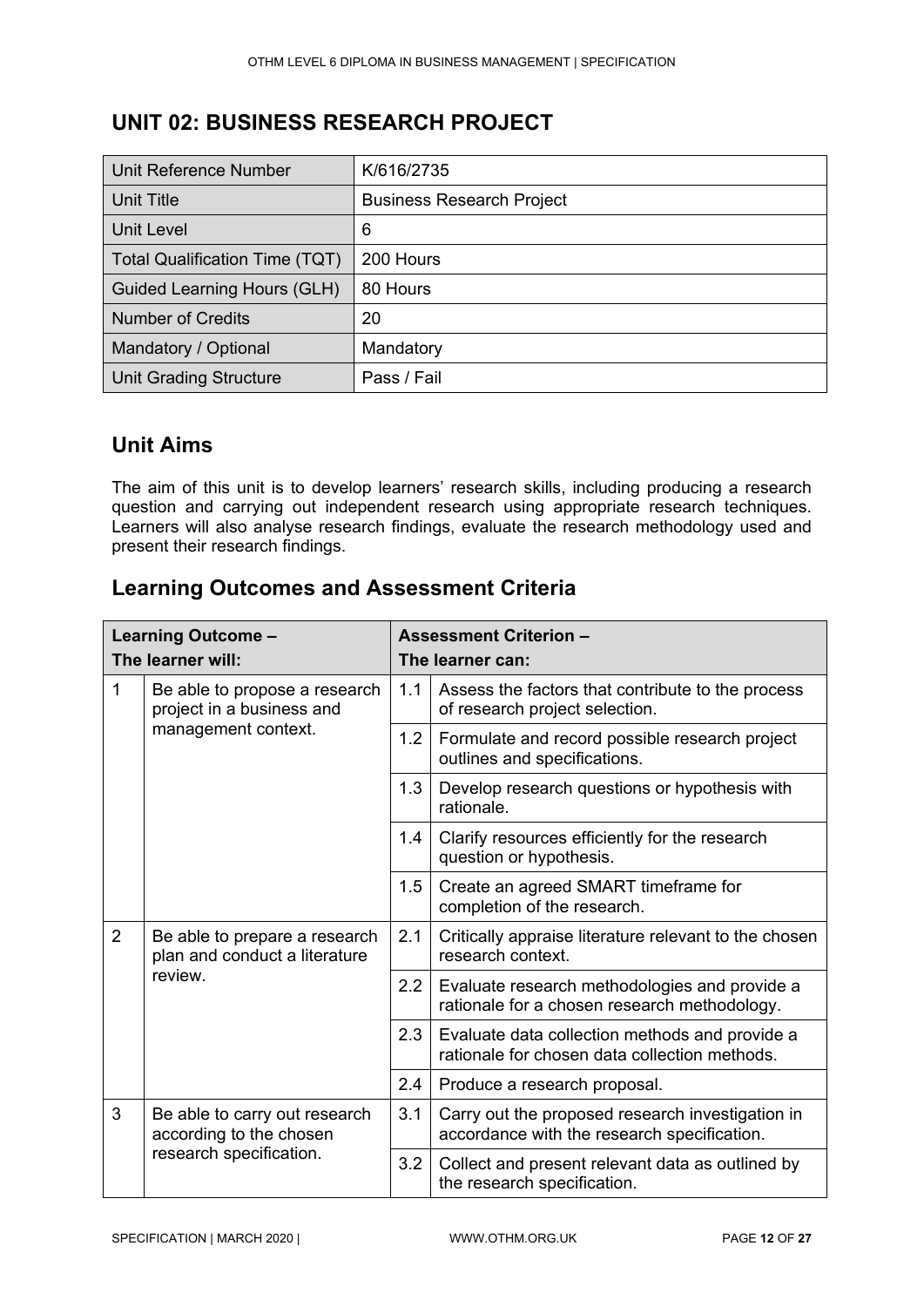|   |                                                                        | 3.3 | Interpret and analyse the results in relation to the<br>research specification.            |
|---|------------------------------------------------------------------------|-----|--------------------------------------------------------------------------------------------|
| 4 | Be able to evaluate research<br>and present results and<br>conclusion. | 4.1 | Use appropriate research evaluation techniques<br>to justify the validity of the research. |
|   |                                                                        |     | 4.2   Make recommendations, justifying areas for<br>further consideration.                 |
|   |                                                                        | 4.3 | Present the outcomes of the research to an<br>audience using appropriate media.            |

| <b>Topic</b>                                                                        | <b>Course Coverage</b>                                                                                                                                                                                                                                                                                                                                 |
|-------------------------------------------------------------------------------------|--------------------------------------------------------------------------------------------------------------------------------------------------------------------------------------------------------------------------------------------------------------------------------------------------------------------------------------------------------|
| <b>Learning Outcomes 1 and 2</b><br>Research formulation, Action<br>Plan and Design | Research aims and objectives; rationale for selection;<br>$\bullet$<br>methodology for data collection and analysis; literature<br>review; critique of references from primary sources e.g.<br>questionnaires, interviews; secondary sources e.g.<br>books, journals, internet; scope and limitations; terms<br>of reference; duration; ethical issues |
|                                                                                     | Action plan: rationale for research question or<br>$\bullet$<br>hypothesis; milestones; task dates; review dates;<br>monitoring/reviewing process; strategy                                                                                                                                                                                            |
|                                                                                     | Research design: type of research e.g. qualitative,<br>$\bullet$<br>quantitative, systematic, original; methodology;<br>resources; statistical analyses; validity; reliability;<br>control of variables                                                                                                                                                |
| <b>Learning Outcomes 2 and 3</b><br>Data collection, analysis and                   | Research design and method; test research<br>$\bullet$<br>hypotheses; considering test validity; reliability                                                                                                                                                                                                                                           |
| interpretation                                                                      | Data collection: selection of appropriate tools for data<br>$\bullet$<br>collection; types e.g. qualitative, quantitative;<br>systematic recording; methodological problems e.g.<br>bias, variables and control of variables, validity and<br>reliability                                                                                              |
|                                                                                     | Data analysis and interpretation: qualitative and<br>$\bullet$<br>quantitative data analysis; statistical tables;<br>comparison of variable; trends; forecasting                                                                                                                                                                                       |
| Learning Outcomes 1, 2, 3<br>and 4                                                  | Evaluation of outcomes: an overview of the success or<br>$\bullet$<br>failure of the research project                                                                                                                                                                                                                                                  |
| <b>Evaluation and future</b><br>considerations                                      | Future consideration: significance of research<br>$\bullet$<br>investigation; application of research results;<br>implications; limitations of the investigation;<br>improvements; recommendations for the future, areas<br>for future research                                                                                                        |
|                                                                                     | Presenting research outcome: delivery format<br>appropriate to the audience; use of appropriate media                                                                                                                                                                                                                                                  |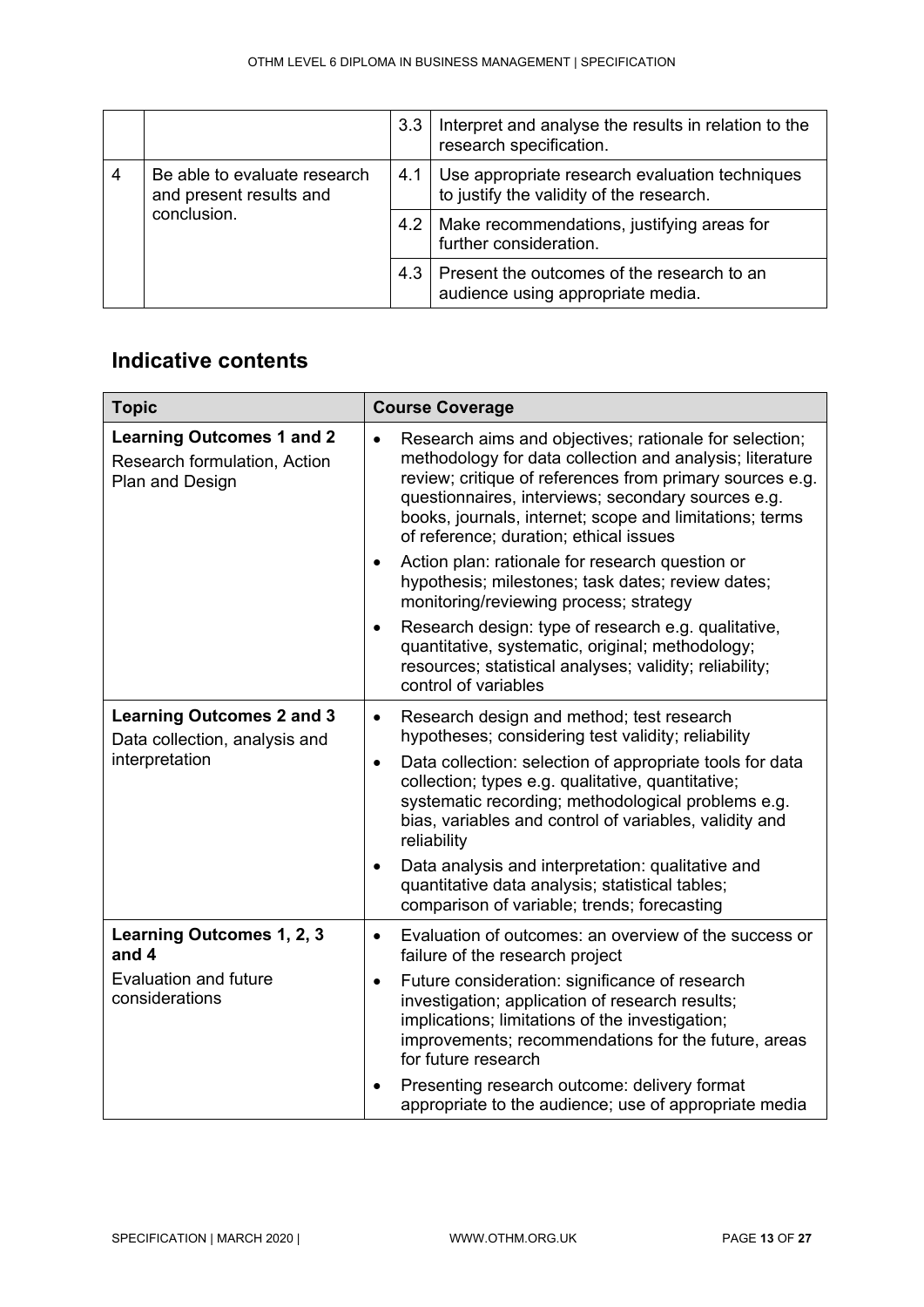#### **Assessment**

To achieve a 'pass' for this unit, learners must provide evidence to demonstrate that they have fulfilled all the learning outcomes and meet the standards specified by all assessment criteria.

| <b>Learning Outcomes</b> | <b>Assessment criteria</b> | <b>Assessment type</b> | <b>Word count</b> |
|--------------------------|----------------------------|------------------------|-------------------|
| to be met                | covered                    |                        | (approx. length)  |
| All 1 to 4               | All ACs under LO 1 to 4    | Coursework             | 3500 words        |

#### **Indicative Reading list**

Binsardi, A. (2008) *Research Methods for Management.* Cambridge: International Academic Press.

Booth, A., Papaioannou, D. and Sutton, A. (2012) *Systematic Approaches to a Successful Literature Review*. London: Sage Publications.

Bryman, A. and Bell, E. (2011) *Business Research Methods.* New York: Oxford University Press.

Burns, R. P. and Burns, R. (2008) *Business Research Methods & Statistics Using SPSS*. London: Sage Publications.

Cooper, D. R. and Schindler, P. S. (2006) *Business Research Methods*. Boston: McGraw Hill.

Deniels, P. and Becker, L. (2012*) Developing Research Proposals*. London: Sage Publications.

Denscombe, M. (2007) *The Good Research Guide. Maidenhead:* Open University Press.

Gill, J. and Johnson, P. (2010) *Research Methods for Managers*. London: Sage Publications.

Jankowicz, A. D. (2005). *Business Research Projects*. London: Thomson Learning.

Jesson, J. K., Matheson, L. and Lacey, F. M. (2011) *Doing Your Literature Review*. London: Sage Publications.

McNiff, J. and Whitehead, J. (2009) *Doing and Writing Action Research.* London: Sage Publications.

Moutinho, L. and Hutcheson, G. D. (2011) *The Sage Dictionary of Quantitative Management Research*. London: Sage Publications.

Saunders, M., Lewis, P. and Thornhill, A. (2009) *Research Methods for Business Students.*  5th Edition. Harlow: Financial Times / Prentice Hall.

Thomas, R. and Lynn, P. (2009) *Survey Research in Practice*. London: Sage Publications.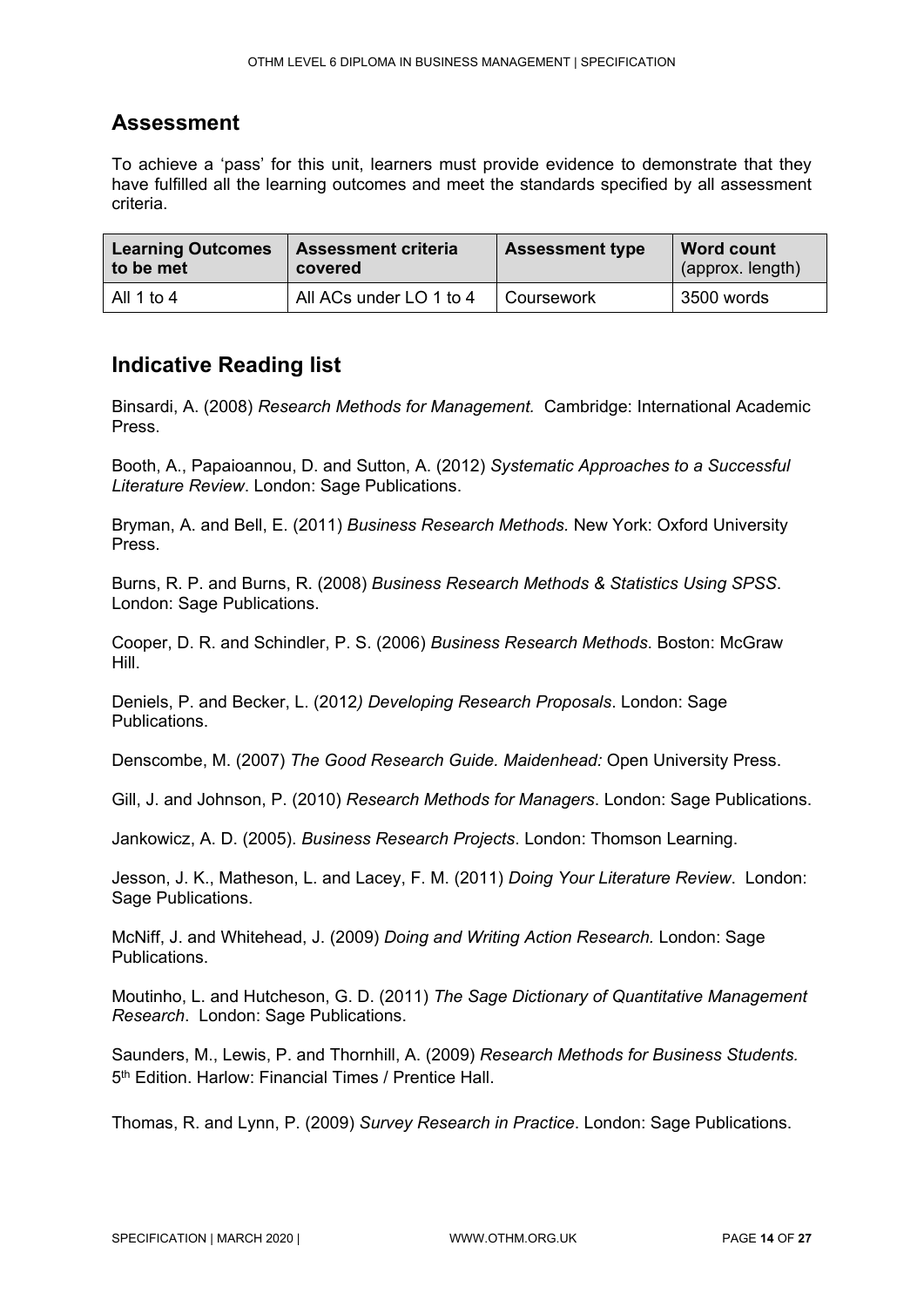#### <span id="page-14-0"></span>**UNIT 03: OPERATIONS MANAGEMENT**

| Unit Reference Number                 | M/616/2736                   |
|---------------------------------------|------------------------------|
| Unit Title                            | <b>Operations Management</b> |
| Unit Level                            | 6                            |
| <b>Total Qualification Time (TQT)</b> | 200 Hours                    |
| Guided Learning Hours (GLH)           | 80 Hours                     |
| <b>Number of Credits</b>              | 20                           |
| Mandatory / Optional                  | Mandatory                    |
| <b>Unit Grading Structure</b>         | Pass / Fail                  |

#### **Unit Aims**

The aim of this unit is to provide learners with an understanding of the production/operations management function in both manufacturing and service industries and to introduce key issues and techniques in operations management.

|                | Learning Outcome -<br>The learner will:                                                     |     | <b>Assessment Criterion -</b><br>The learner can:                                                                       |
|----------------|---------------------------------------------------------------------------------------------|-----|-------------------------------------------------------------------------------------------------------------------------|
| 1              | Understand the nature and<br>importance of operations                                       | 1.1 | Explain why operations management is<br>important for organisations.                                                    |
|                | management.                                                                                 | 1.2 | Analyse the operations functions of a selected<br>organisation.                                                         |
|                |                                                                                             | 1.3 | Evaluate the operations management process of<br>a selected organisation using relevant models.                         |
| $\overline{2}$ | Be able to evaluate the link<br>between operations<br>management and strategic<br>planning. | 2.1 | Appraise the importance of the 'Three Es' to<br>organisations.                                                          |
|                |                                                                                             | 2.2 | Assess the impact of the tension between cost<br>minimisation and quality maximisation.                                 |
|                |                                                                                             | 2.3 | Evaluate the significance of the five performance<br>objectives that underpin operations management<br>to organisation. |
| 3              | Be able to assess how to<br>organise a typical production<br>process.                       | 3.1 | Assess how linear programming adds value to a<br>given production process.                                              |
|                |                                                                                             | 3.2 | Evaluate critical path analysis and network<br>planning.                                                                |
|                |                                                                                             | 3.3 | Analyse the need for operational planning and<br>control in a selected production process.                              |
| $\overline{4}$ | Be able to apply relevant<br>techniques to the production of                                | 4.1 | Produce a set of clearly defined operational<br>outcomes for a selected organisation.                                   |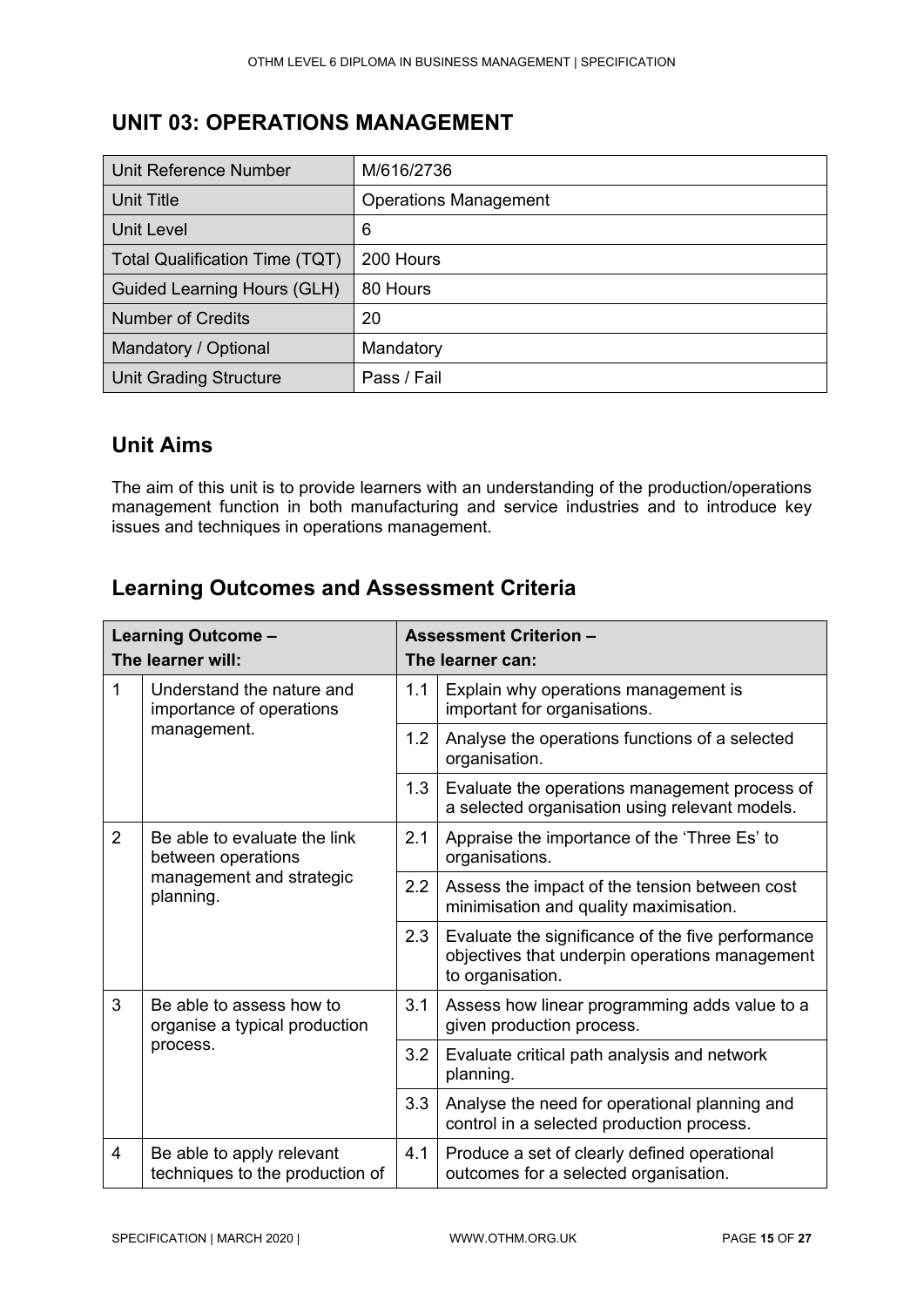| an operational plan for an<br>organisation. |     | 4.2   Produce a network plan indicating the resultant<br>critical path.                                      |
|---------------------------------------------|-----|--------------------------------------------------------------------------------------------------------------|
|                                             | 4.3 | Assess how quality management techniques are<br>applied to improve operations in a selected<br>organisation. |

| <b>Topic</b>                                                                              | <b>Course Coverage</b>                                                                                                                                                                                                                                                                                                                                                                                                                                                                                                                                                                                                                                                                                    |  |  |  |
|-------------------------------------------------------------------------------------------|-----------------------------------------------------------------------------------------------------------------------------------------------------------------------------------------------------------------------------------------------------------------------------------------------------------------------------------------------------------------------------------------------------------------------------------------------------------------------------------------------------------------------------------------------------------------------------------------------------------------------------------------------------------------------------------------------------------|--|--|--|
| <b>Learning Outcomes 1</b><br>and 2<br>Nature and importance of<br>operations management  | Operations management: a definition of Operations<br>$\bullet$<br>Management (OM) and its key elements; importance of OM<br>for all organisations; impact on OM of changes in the<br>business environment and in achieving strategic objectives;<br>activities of core functional areas and their interrelationships;<br>differences and similarities between services and products                                                                                                                                                                                                                                                                                                                       |  |  |  |
| <b>Learning Outcomes 1, 2</b><br>and 3<br>Operations functions and<br>processes           | Operations function: the management of resources for the<br>$\bullet$<br>production and delivery of goods or services; the role of OM<br>in achieving strategic objectives; activities of core functional<br>areas and their interrelationships; differences and similarities<br>between services and products; impact of environmental<br>issues; impact of ethical behaviour; role of the supply chain;<br>Processes: input-transformation-output process; processes<br>hierarchy; characteristics of operations processes e.g. four<br>Vs - volume, variety, variation, visibility; business process<br>modelling, lean management techniques, integration of<br>supply chain e.g. Just in Time (JIT); |  |  |  |
| <b>Learning Outcomes 2</b><br>and 3<br>Operational efficiency and<br>strategic operations | The 3 Es: economy; efficiency and effectiveness<br>$\bullet$<br>Time, resources, budgets; external analysis, e.g. PESTLE;<br>$\bullet$<br>links and differences between operations management and<br>strategic planning; the paradox: efficiency (thrift) versus<br>effectiveness (quality)<br>The five OM performance objectives: cost; dependability;<br>$\bullet$<br>flexibility; quality and speed; internal and external benefits of<br>excelling in each performance objective; trade-offs between<br>objectives                                                                                                                                                                                    |  |  |  |
| <b>Learning Outcomes 3</b><br>and 4<br>Operational techniques,<br>planning and control    | Linear programming - definition and applications in planning<br>$\bullet$<br>and production; Critical Path Analysis; flow charts, network<br>planning; activities involved in capacity planning; inventory<br>planning; project management and quality assurance/control                                                                                                                                                                                                                                                                                                                                                                                                                                  |  |  |  |
| <b>Learning Outcomes 3</b><br>and 4<br>Operational plan,<br>monitoring and control        | Using planning techniques, e.g. Critical Path Analysis,<br>meeting the requirements; Outcome determination: the five<br>performance objectives<br>Quality assurance and quality control mechanisms, fish<br>٠<br>bones; quality circles; variance analysis, six sigma, product<br>quality and service quality, benchmarking; best practice; self-<br>assessment; vision; continuous improvement; quality<br>characteristics; importance of quality                                                                                                                                                                                                                                                        |  |  |  |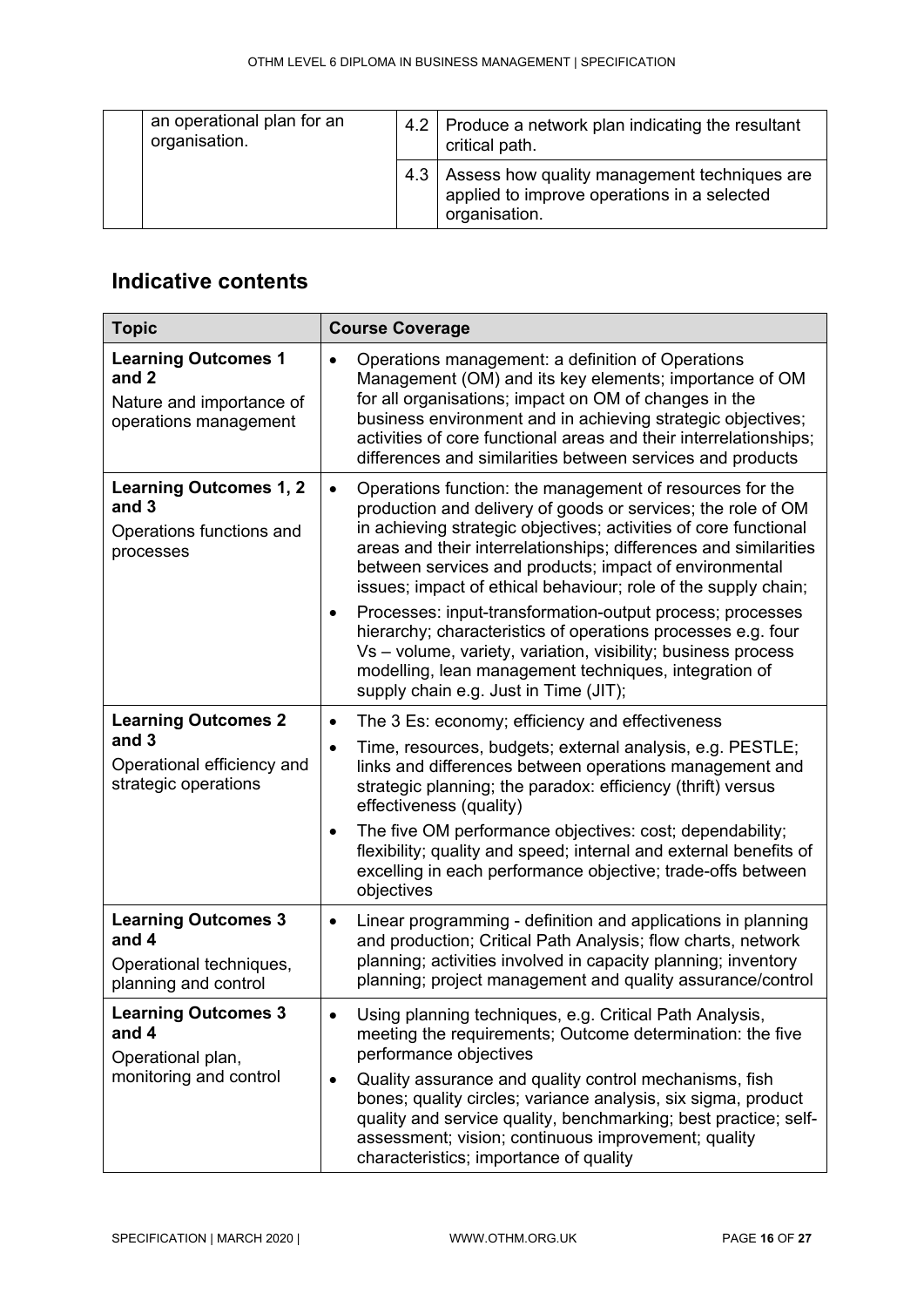#### **Assessment**

To achieve a 'pass' for this unit, learners must provide evidence to demonstrate that they have fulfilled all the learning outcomes and meet the standards specified by all assessment criteria.

| <b>Learning Outcomes</b> | <b>Assessment criteria</b> | <b>Assessment type</b> | <b>Word count</b> |
|--------------------------|----------------------------|------------------------|-------------------|
| to be met                | covered                    |                        | (approx. length)  |
| All 1 to 4               | All ACs under LO 1 to 4    | Coursework             | 3500 words        |

#### **Indicative Reading list**

Chaffey, D. (2009) *E-business and e-commerce management: Strategy, implementation and practice.* Harlow: Financial Times/Prentice.

Greasley, A. (2007) *Operations Management*. Hampshire, United Kingdom: John Wiley and Sons

Hugos, M. H. (2011) *Essentials of Supply Chain Management*. Chichester: Wiley.

Mahadeva, B. (2010) *Operations Management: Theory and Practice.* New Delhi: Dorling Kindersley (pvt.) Limited.

Sheffi, Y. (2005) *The Resilient Enterprise: Overcoming Vulnerability for Competitive Advantage.* Cambridge, MT: MIT Press.

Slack, N. (2006) *Operations Management*. 5th edition. London: FT/Prentice Hall

Stadtler, H. and Kilger, C. (2008) *Supply Chain Management and Advanced Planning: Concepts, Models, Software and Case Studies*. Hamburg: Springer.

Turban, T., Lee, J. K., King, D., Liang, T. P. and Turban, D. (2010) *Electronic Commerce 2010: A Managerial Perspective. 6th Edition*. New York: Pearson Education.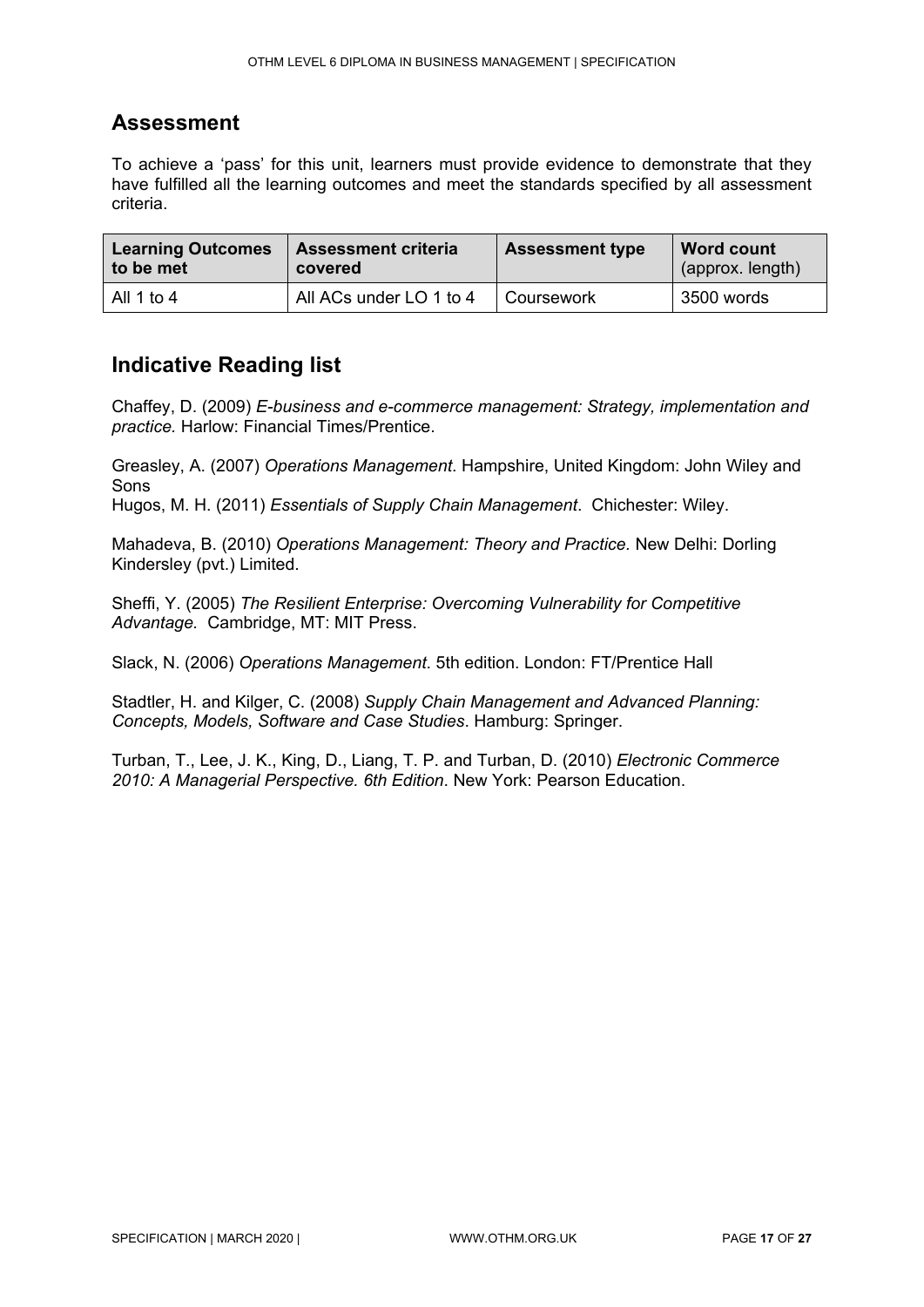#### <span id="page-17-0"></span>**UNIT 04: FINANCIAL DECISION MAKING**

| Unit Reference Number                 | T/616/2737                       |
|---------------------------------------|----------------------------------|
| Unit Title                            | <b>Financial Decision Making</b> |
| <b>Unit Level</b>                     | 6                                |
| <b>Total Qualification Time (TQT)</b> | 200 Hours                        |
| <b>Guided Learning Hours (GLH)</b>    | 80 Hours                         |
| <b>Number of Credits</b>              | 20                               |
| Mandatory / Optional                  | Mandatory                        |
| <b>Unit Grading Structure</b>         | Pass / Fail                      |

#### **Unit Aims**

The aim of this unit is to demonstrate the links between business decision making, risk assessment and financial information. Learners will understand how businesses are financed through their fixed and working capital requirements and how the financial management of each organisation is influenced by its governance and ownership structure.

|                | Learning Outcome -                                                                          |                                                                                                   | <b>Assessment Criterion -</b>                                                                                                                       |
|----------------|---------------------------------------------------------------------------------------------|---------------------------------------------------------------------------------------------------|-----------------------------------------------------------------------------------------------------------------------------------------------------|
|                | The learner will:                                                                           |                                                                                                   | The learner can:                                                                                                                                    |
| 1              | Understand the role of<br>financial information and                                         | 1.1                                                                                               | Analyse the factors that guide and drive decision<br>making in business.                                                                            |
|                | financial analysis in business<br>risk assessment and decision-<br>making.                  | 1.2                                                                                               | Assess the significance of financial factors in<br>business decision making.                                                                        |
|                | 1.3                                                                                         | Evaluate the characteristics of business risk that<br>impact on financial and business decisions. |                                                                                                                                                     |
| $\overline{2}$ | Understand how financial<br>statements and their structure<br>aid business decision making. | 2.1                                                                                               | Compare the accrual and cash flow approaches<br>to accounting and financial reporting and the<br>implications of each for business decision making. |
|                |                                                                                             | 2.2                                                                                               | Evaluate the structure and content of final<br>accounts and their uses for business decision<br>making.                                             |
|                |                                                                                             | 2.3                                                                                               | Interpret financial information in balance sheets,<br>income statements as well as sources and<br>applications of funds statements.                 |
|                |                                                                                             | 2.4                                                                                               | Differentiate between financial decisions relating<br>to capital expenditure and those relating to<br>revenue expenditure.                          |
| 3              | Be able to perform effective<br>capital expenditure appraisal<br>using range of techniques. | 3.1                                                                                               | Appraise various sources of short-term and long-<br>term financing for businesses.                                                                  |
|                |                                                                                             | 3.2                                                                                               | Critically examine key factors affecting the choice                                                                                                 |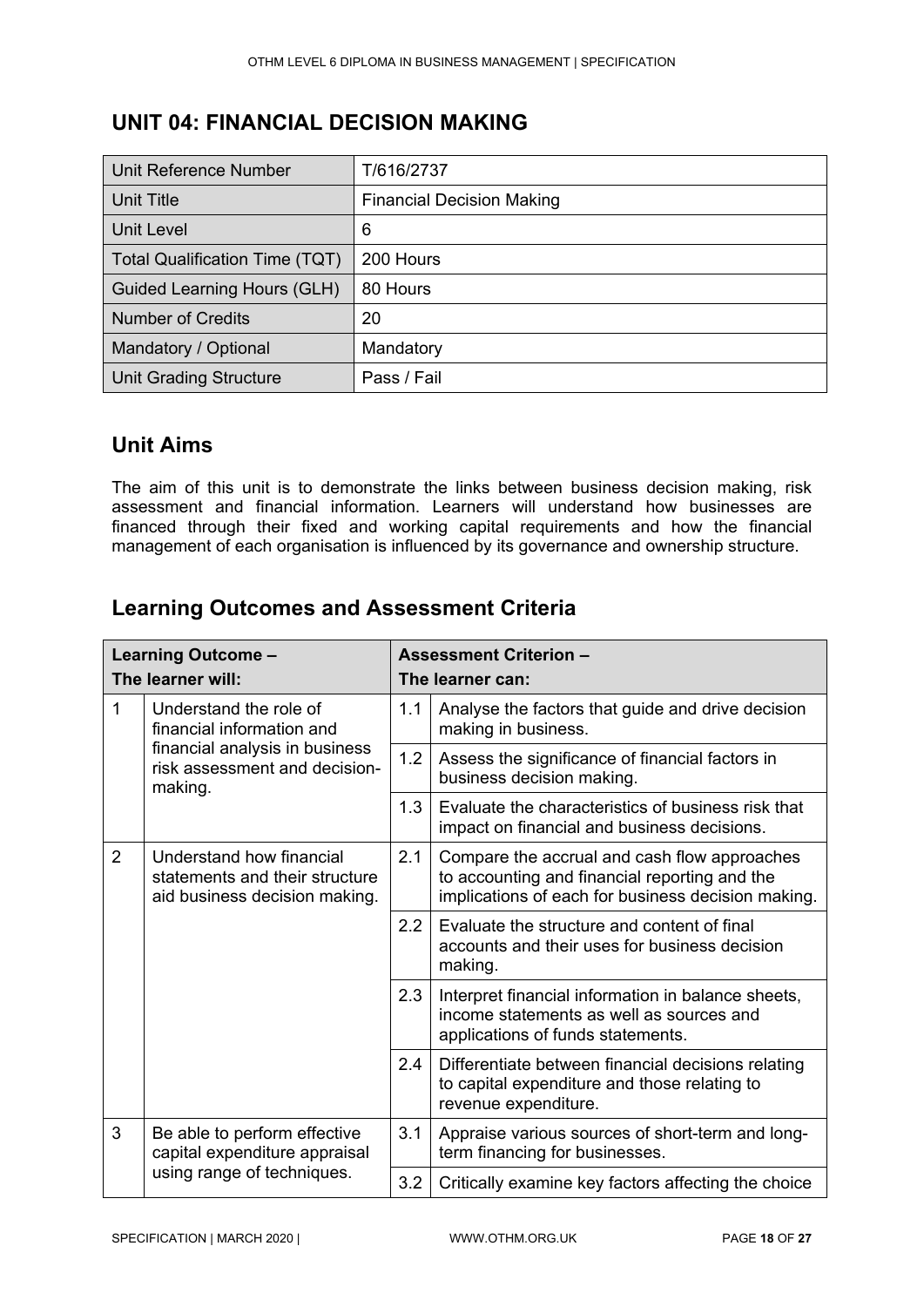|   |                                                                                                  |     | of source of financing.                                                                                                                                                                  |
|---|--------------------------------------------------------------------------------------------------|-----|------------------------------------------------------------------------------------------------------------------------------------------------------------------------------------------|
|   |                                                                                                  | 3.3 | Evaluate various techniques used for appraising<br>and making decisions regarding capital<br>expenditure.                                                                                |
|   |                                                                                                  | 3.4 | Explain the possible benefits and drawbacks of<br>off-balance sheet financing.                                                                                                           |
| 4 | Be able to evaluate how<br>different ownership structures<br>impact on financial<br>performance. | 4.1 | Critically analyse the corporate governance, legal<br>and regulatory environments of different business<br>ownership structures.                                                         |
|   |                                                                                                  | 4.2 | Compare and contrast stakeholder interests of<br>owners and managers in decision making.                                                                                                 |
|   |                                                                                                  | 4.3 | Evaluate the significance of Return on capital<br>Employed (ROCE), Earnings Per Share (EPS)<br>and other overall performance measures for the<br>long-term sustainability of businesses. |
|   |                                                                                                  | 4.4 | Differentiate between business ethics,<br>governance and accounting ethics as controls on<br>business accountability.                                                                    |

| <b>Topic</b>                                                                                       | <b>Course Coverage</b>                                                                                                                                                                                                                                                                                                                                                                                                                                                                       |
|----------------------------------------------------------------------------------------------------|----------------------------------------------------------------------------------------------------------------------------------------------------------------------------------------------------------------------------------------------------------------------------------------------------------------------------------------------------------------------------------------------------------------------------------------------------------------------------------------------|
| <b>Learning Outcome 1</b><br>Ownership structures, financial<br>statements                         | Sole traders, partnerships, limited companies, public<br>$\bullet$<br>limited companies, public sector organisations,<br>cooperatives, international business structures,<br>implications for finance<br>Structure of statements for each type of organisation,<br>$\bullet$<br>differences between organisations, reporting<br>requirements (UK and/or international law and<br>standards)                                                                                                  |
| <b>Learning Outcomes 2 and 3</b><br>Structure, format and<br>requirements of published<br>accounts | Role of auditors, published vs internal financial<br>$\bullet$<br>information, main published financial statements:<br>statement of financial position, statement of financial<br>performance, statement of cash flows<br>Different ratios: profitability, liquidity, efficiency, capital,<br>$\bullet$<br>investor, using ratios: calculation and interpretation,<br>industry benchmarking, limitations of ratio analysis                                                                   |
| <b>Learning Outcomes 1 and 3</b><br>Business finance needs and<br>sources of finance               | Long term – non-current assets; Short-term – working<br>$\bullet$<br>capital; importance of working capital for business<br>continuity<br>Costs of finance, effect on financial statements, range<br>$\bullet$<br>of sources, external and internal sources, long-term<br>and short-term role of stock markets and advantages,<br>disadvantages of each source<br>Matching source of finance to project (long or short<br>$\bullet$<br>term, external or internal, asset backed finance etc. |
| <b>Learning Outcomes 3 and 4</b>                                                                   | Cash flow forecasts, budgetary control systems and<br>$\bullet$                                                                                                                                                                                                                                                                                                                                                                                                                              |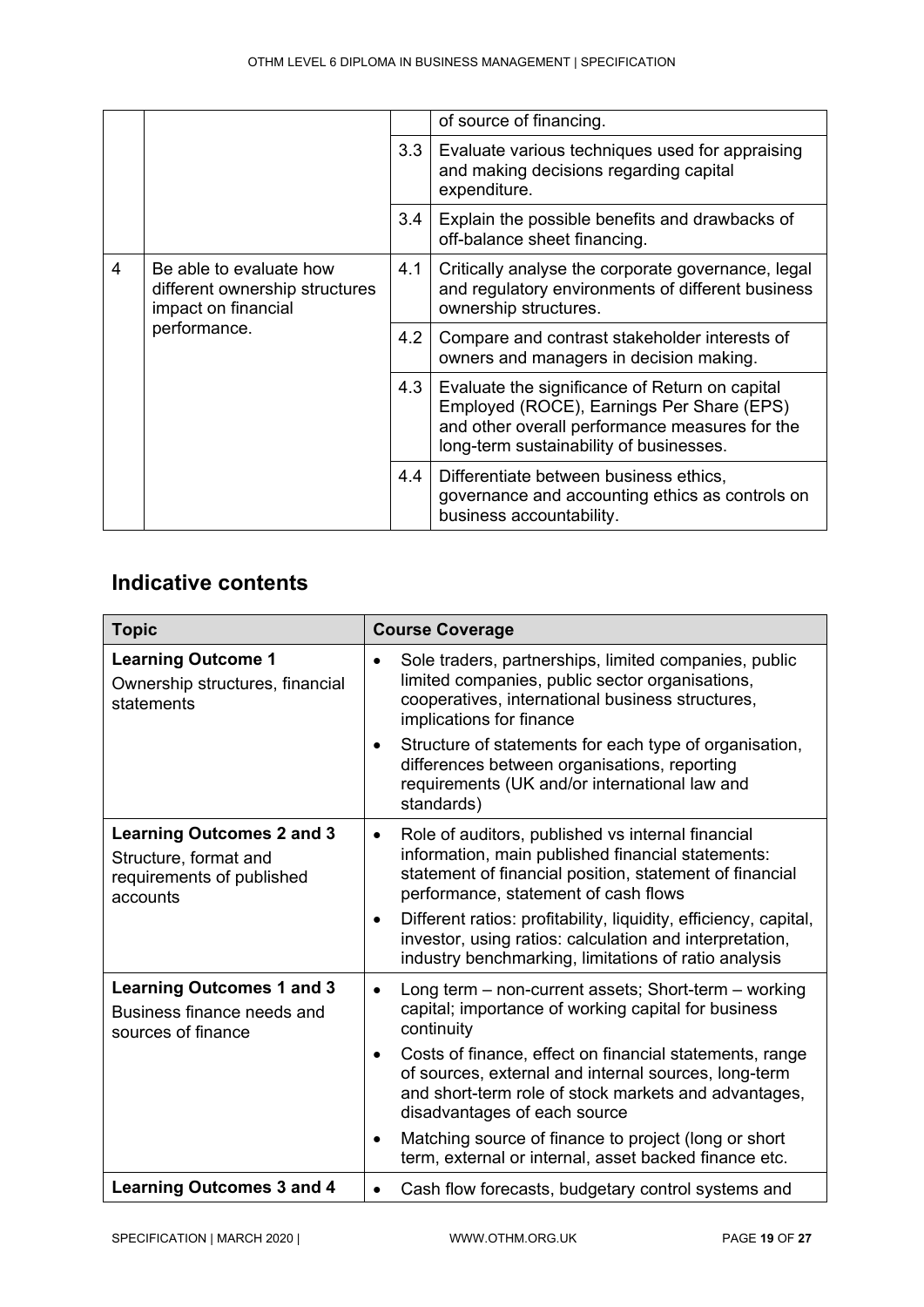| Budgets, cash flow and | budget formation and managing cash flow                                                                  |
|------------------------|----------------------------------------------------------------------------------------------------------|
| investment appraisal   | Net present value, discounted cash flows, internal rate<br>of return, payback, accounting rate of return |
|                        | Analysing results, non-financial considerations,<br>decision making, supporting recommendations          |

#### **Assessment**

To achieve a 'pass' for this unit, learners must provide evidence to demonstrate that they have fulfilled all the learning outcomes and meet the standards specified by all assessment criteria.

| <b>Learning Outcomes</b> | <b>Assessment criteria</b>                     | <b>Assessment type</b>                                                   | <b>Word count</b> |
|--------------------------|------------------------------------------------|--------------------------------------------------------------------------|-------------------|
| to be met                | covered                                        |                                                                          | (approx. length)  |
| All 1 to 4               | All ACs under LO 1 to 4   Coursework- based on | application of relevant<br>theories and concepts<br>to a defined context | 3500 words        |

#### **Indicative Reading list**

Atrill, P. (2011) *Financial Management for Decision Makers*. Harlow: FT Prentice Hall.

Atrill, P. and McLaney, E. (2006) *Management Accounting for Decision Makers*. Harlow: Prentice Hall.

Atrill, P. and McLaney, E. (2010) *Management Accounting for Decision Makers*. 6th Edition. London: Financial Times Press.

Berk, J. and DeMarzo, P. (2007) *Corporate Finance*. London: Pearson.

Brealey, R., Myers, S. and Marcus, A. (2007) *Fundamentals of Corporate Finance*. New York: McGraw Hill Irwin.

Cox, D. and Fardon, M. (1997) *Management of Finance.* London: Osborne Books.

Drury, C. (2009) *Management Accounting for Business*. 4th Edition. London: Cengage Learning

Dyson, J. R. (2004) *Accounting for Non-Accounting Learners*. 6th Edition. Harlow: FT Prentice Hall. EMEA.

Lumby, S. and Jones, C. (2000) *The Fundamentals of Investment Appraisal.* London: Thomson

Ray, P. (2009) *Managerial Accounting for Business Decisions*. 3rd Edition. London: Financial Times Press.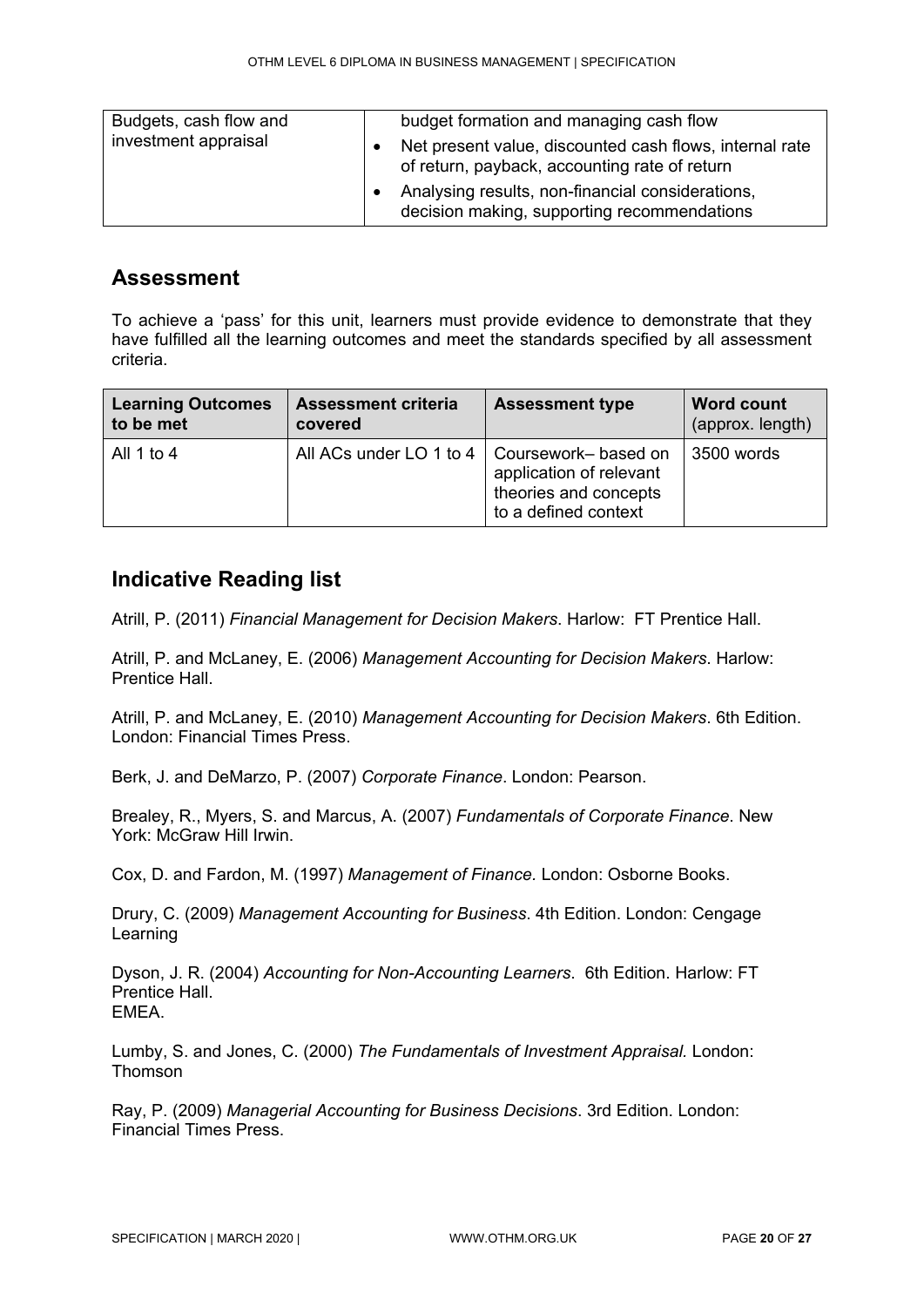#### <span id="page-20-0"></span>**UNIT 05: SUSTAINABLE BUSINESS PRACTICES**

| Unit Reference Number              | A/616/2738                            |
|------------------------------------|---------------------------------------|
| Unit Title                         | <b>Sustainable Business Practices</b> |
| <b>Unit Level</b>                  | 6                                     |
| Total Qualification Time (TQT)     | 200 Hours                             |
| <b>Guided Learning Hours (GLH)</b> | 80 Hours                              |
| <b>Number of Credits</b>           | 20                                    |
| Mandatory / Optional               | Mandatory                             |
| <b>Unit Grading Structure</b>      | Pass / Fail                           |

#### **Unit Aims**

The aim of this unit is to raise learners' awareness of sustainable development issues and how they impact on the strategic development of businesses. Learners will be expected to demonstrate their understanding of sustainability and its effect on business organisations.

| Learning Outcome -<br>The learner will: |                                                                        | <b>Assessment Criterion -</b><br>The learner can: |                                                                                                                 |
|-----------------------------------------|------------------------------------------------------------------------|---------------------------------------------------|-----------------------------------------------------------------------------------------------------------------|
| 1                                       | Understand the global<br>sustainability agenda.                        | 1.1                                               | Evaluate the global sustainability agenda and how<br>it relates to national practice.                           |
|                                         |                                                                        | 1.2                                               | Analyse the forces for change in the sustainable<br>business environment.                                       |
|                                         |                                                                        | 1.3                                               | Evaluate the impact of current sustainability<br>issues on businesses.                                          |
| 2                                       | Understand the concept of the<br>sustainable business<br>organisation. | 2.1                                               | Determine the scope of the sustainable business<br>organisation.                                                |
|                                         |                                                                        | 2.2                                               | Evaluate the impact on business structure and<br>objectives of becoming a sustainable business<br>organisation. |
| 3                                       | Be able to review sustainable<br>strategic business planning.          | 3.1                                               | Analyse the concept of the triple bottom line and<br>review how it is implemented in business<br>organisations. |
|                                         |                                                                        | 3.2                                               | Determine change required within business<br>organisations to meet a sustainability agenda.                     |
|                                         |                                                                        | 3.3                                               | Review the process of sustainable strategic<br>business planning.                                               |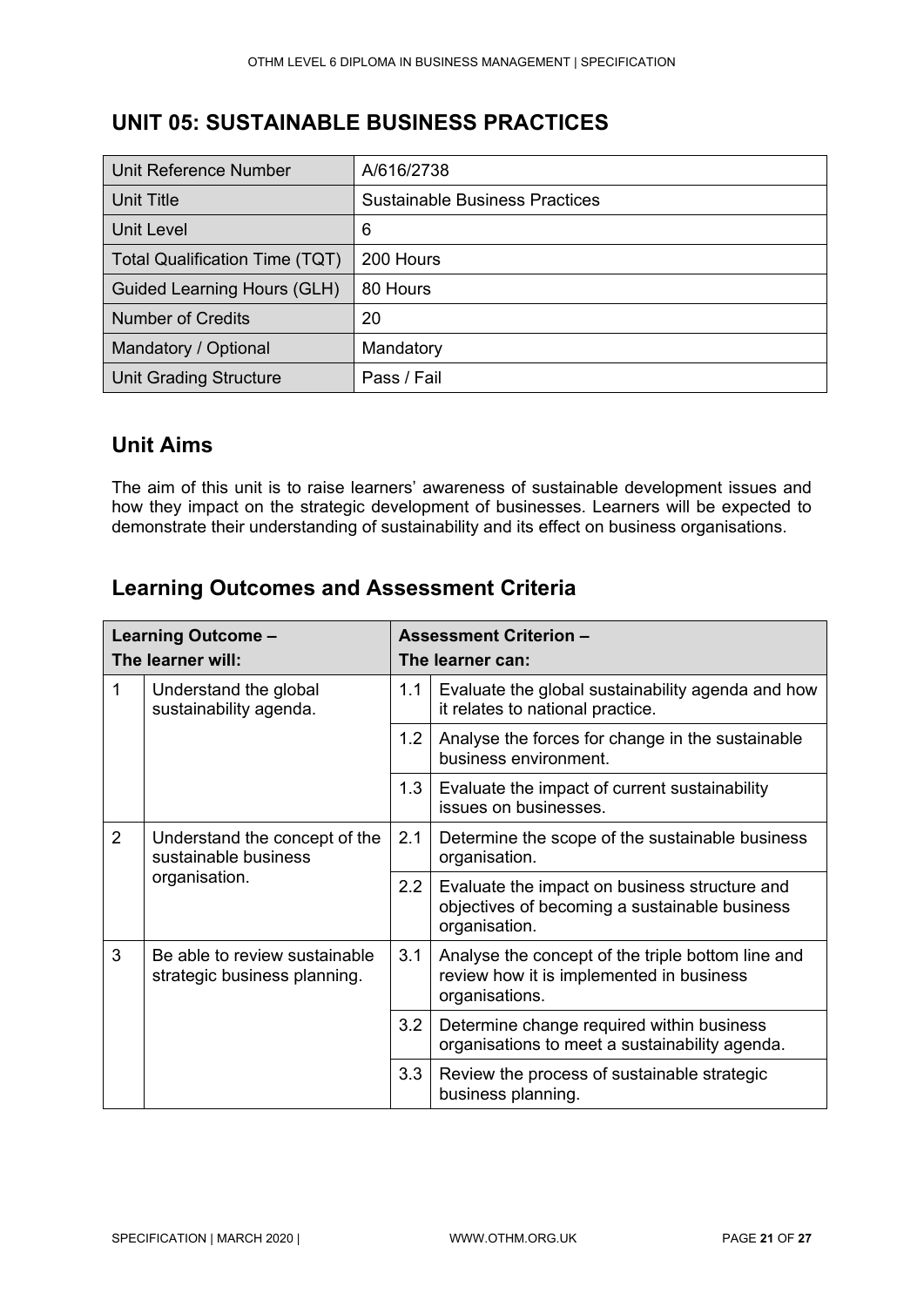| <b>Topic</b>                                                                               | <b>Course Coverage</b>                                                                                                                                                                                                                                                                                    |  |  |  |
|--------------------------------------------------------------------------------------------|-----------------------------------------------------------------------------------------------------------------------------------------------------------------------------------------------------------------------------------------------------------------------------------------------------------|--|--|--|
| <b>Learning Outcomes 1 and 2</b><br>Forces of changes and current<br>sustainability issues | Concept of sustainability and its importance, global<br>$\bullet$<br>sustainability issues, current issues e.g. climate change,<br>social inequality, energy issues, ecological footprints,<br>national responses to sustainability issues - legal<br>frameworks, guidance to business and target setting |  |  |  |
|                                                                                            | Economic, social/cultural/religious, environmental<br>$\bullet$<br>implications of change and analytical techniques to<br>understand change                                                                                                                                                               |  |  |  |
|                                                                                            | Social attitudes to sustainability in business, consumer<br>interests, legal and regulatory framework around<br>sustainable business, impact on profitability and other<br>business objectives                                                                                                            |  |  |  |
| <b>Learning Outcomes 1, 2 and</b><br>3<br>The sustainable business<br>organisation         | How sustainability issues extend the boundaries of the<br>$\bullet$<br>enterprise, external factors e.g. suppliers,<br>manufacturers, communities, government, international<br>bodies etc.,                                                                                                              |  |  |  |
|                                                                                            | Changes in techniques and considerations e.g. supply<br>$\bullet$<br>chain management, consumers, risks and impacts for<br>shareholders and managers, monitoring and evaluation<br>of performance, conflicts between corporate and<br>sustainability objectives                                           |  |  |  |
| <b>Learning Outcomes 2 and 3</b><br>Change management and the<br>triple bottom line        | Cultural change, role of Government - national and<br>$\bullet$<br>international, new management and leadership skills,<br>new vision and strategic approach and managing<br>changes required                                                                                                             |  |  |  |
|                                                                                            | Concept of triple bottom line, stakeholders v<br>$\bullet$<br>shareholders, managing the triple bottom line,<br>measurement of triple bottom line, conflict between<br>sustainability and business objectives                                                                                             |  |  |  |
| <b>Learning Outcomes 1 and 3</b><br>Sustainable strategic planning                         | Identifying sustainable strategic objectives and financial<br>$\bullet$<br>return, negotiating agreement to sustainable objectives,<br>resolving conflicts between sustainability and corporate<br>needs and management of sustainable strategic<br>planning                                              |  |  |  |

#### **Assessment**

To achieve a 'pass' for this unit, learners must provide evidence to demonstrate that they have fulfilled all the learning outcomes and meet the standards specified by all assessment criteria.

| <b>Learning Outcomes</b><br><b>Assessment criteria</b><br>to be met<br>covered |                         | <b>Assessment type</b>                 | <b>Word count</b><br>(approx. length) |
|--------------------------------------------------------------------------------|-------------------------|----------------------------------------|---------------------------------------|
| All 1 to $3$                                                                   | All ACs under LO 1 to 3 | Coursework –<br><b>Business report</b> | 3500 words                            |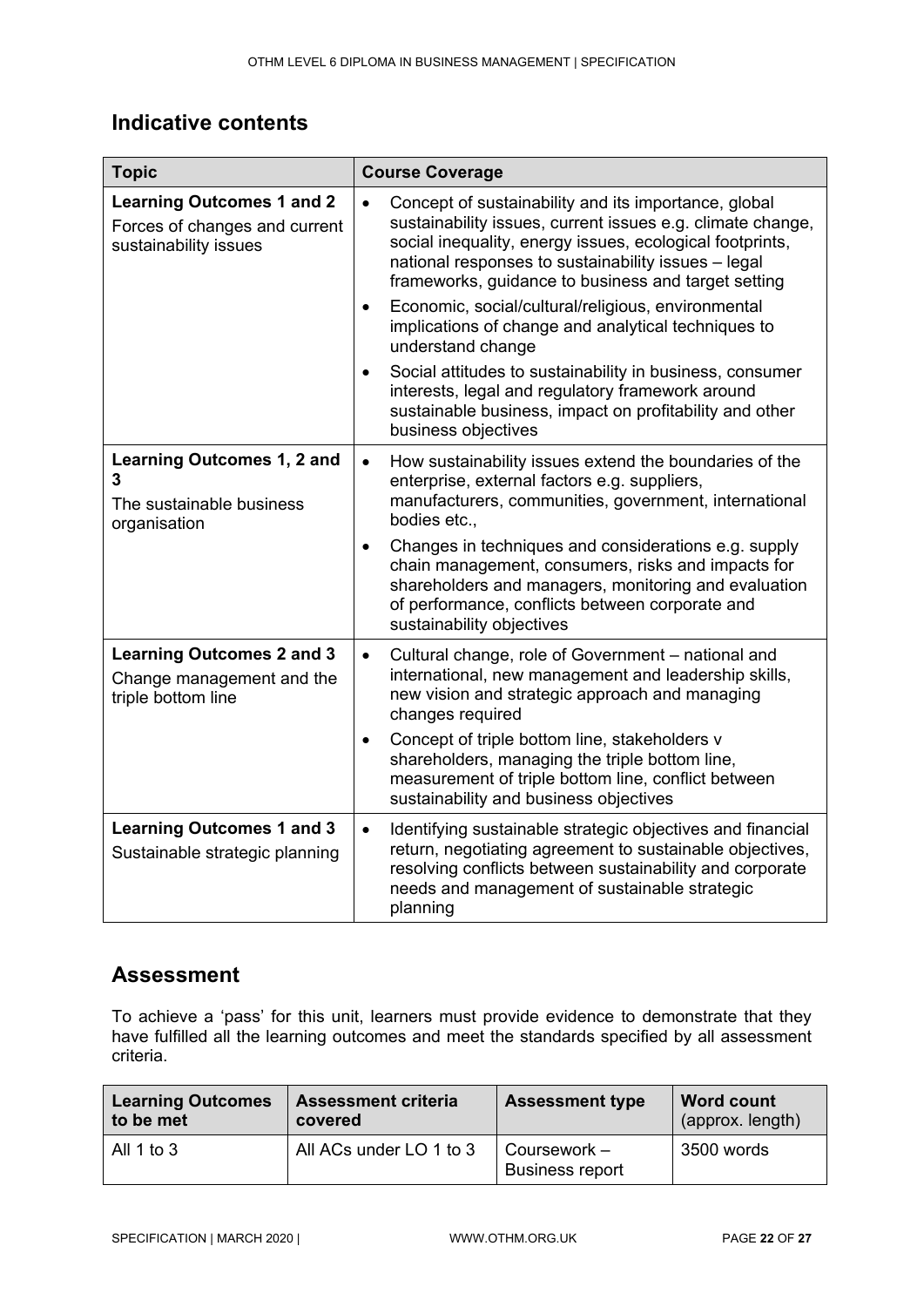#### **Indicative Reading list**

Johnson, G., Whittington, R. and Kevan, S. (2012) *Fundamentals of Strategy*. Harlow, Essex: Pearson

Konina, H. and Blewitt, J. (2015) *Sustainable Business Practices*. London: Taylor & Francis Ltd

Wells, G. (2013) *Sustainable Business: Theory and Practice of Business Under Sustainability Principles.* Cheltenham: Edward Elgar Publishing

Werbach, A. (2009) *Strategy for Sustainability: A Business Manifesto*. USA: Harvard Business Press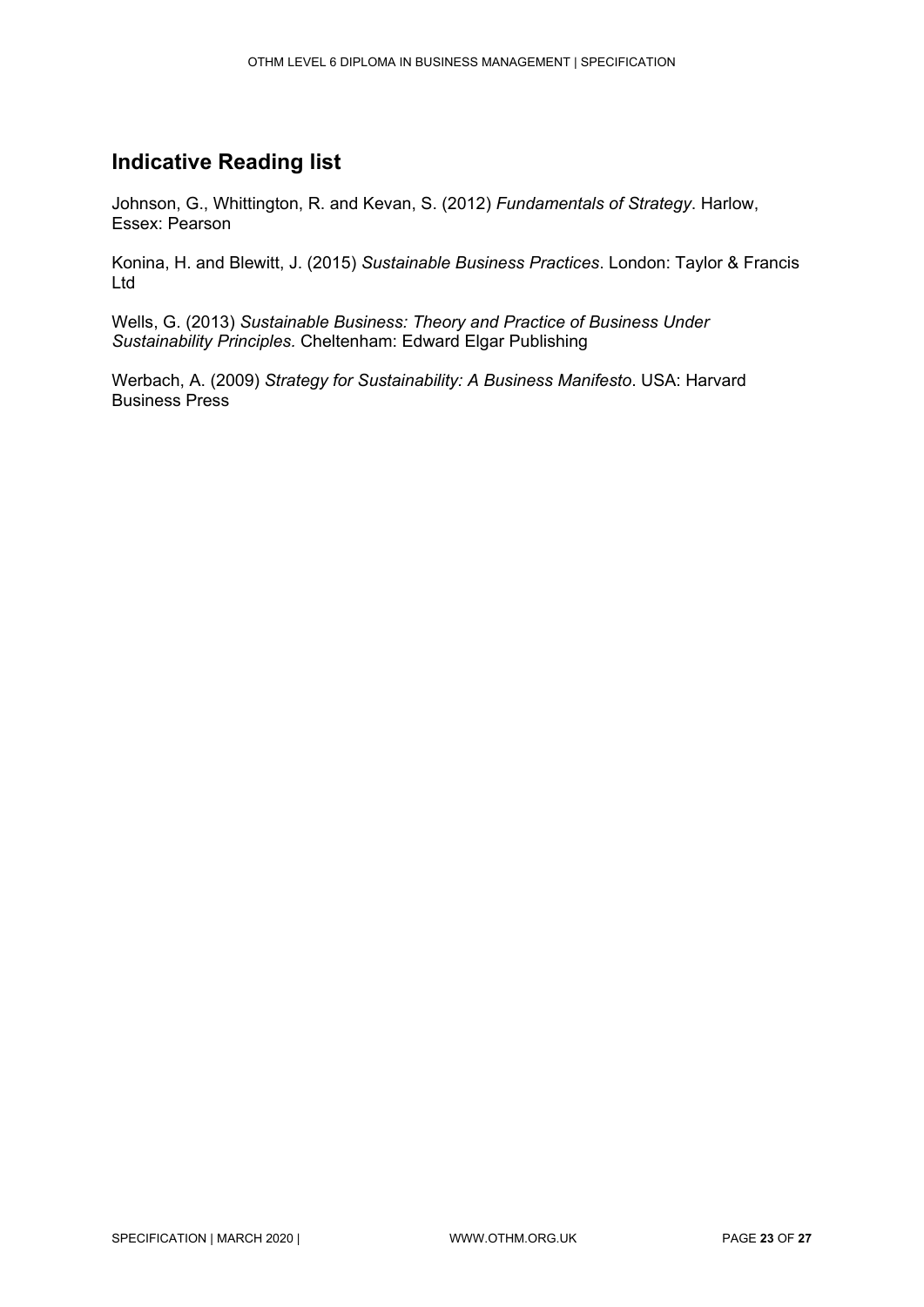#### <span id="page-23-0"></span>**UNIT 06: STRATEGIC HUMAN RESOURCE MANAGEMENT**

| Unit Reference Number          | F/616/2739                          |
|--------------------------------|-------------------------------------|
| Unit Title                     | Strategic Human Resource Management |
| Unit Level                     | 6                                   |
| Total Qualification Time (TQT) | 200 Hours                           |
| Guided Learning Hours (GLH)    | 80 Hours                            |
| <b>Number of Credits</b>       | 20                                  |
| Mandatory / Optional           | Mandatory                           |
| <b>Unit Grading Structure</b>  | Pass / Fail                         |

#### **Unit Aims**

The aim of this unit is to develop learners' understanding of competing and contrasting perspectives of strategic HRM. The unit develops learners' understanding of how HRM strategies and practices contribute to organisational and employee performance, and the problems and complexities of operationalising an HRM strategy within different types of organisation.

| Learning Outcome -<br>The learner will:                                                                   |                                                               | <b>Assessment Criterion -</b><br>The learner can:                             |                                                                                              |
|-----------------------------------------------------------------------------------------------------------|---------------------------------------------------------------|-------------------------------------------------------------------------------|----------------------------------------------------------------------------------------------|
| 1<br>Understand the role and<br>importance of human<br>resource management in<br>achieving organisational |                                                               | 1.1                                                                           | Illustrate key concepts and models governing<br>Strategic Human Resource Management.         |
|                                                                                                           | effectiveness.                                                | 1.2                                                                           | Evaluate the role and importance of Strategic<br>Human Resource Management in organisations. |
|                                                                                                           |                                                               | 1.3                                                                           | Analyse the frameworks of Strategic Human<br>Resource Management.                            |
| 2                                                                                                         | Understand the formulation                                    | 2.1                                                                           | Analyse the strategic human resource process.                                                |
|                                                                                                           | and implementation of human<br>resource strategies.           | 2.2                                                                           | Assess the approaches of Strategic Human<br>Resource Management.                             |
|                                                                                                           |                                                               |                                                                               | Analyse the development and implementation of<br>human resource strategies.                  |
| 3                                                                                                         | Be able to critically analyse<br>the use and application of a | 3.1                                                                           | Evaluate appropriate human resource strategies<br>for an organisation.                       |
| range of HR strategies<br>designed to improve<br>employee and organisational<br>performance.              | 3.2                                                           | Assess human resource strategies and their<br>application in an organisation. |                                                                                              |
| $\overline{4}$                                                                                            | Be able to critically evaluate<br>various key perspectives    | 4.1                                                                           | Review current literature and perspectives on<br>Strategic Human Resource Management.        |
|                                                                                                           | within Strategic Human<br>Resource Management.                | 4.2                                                                           | Evaluate contemporary issues affecting Strategic<br>Human Resource Management.               |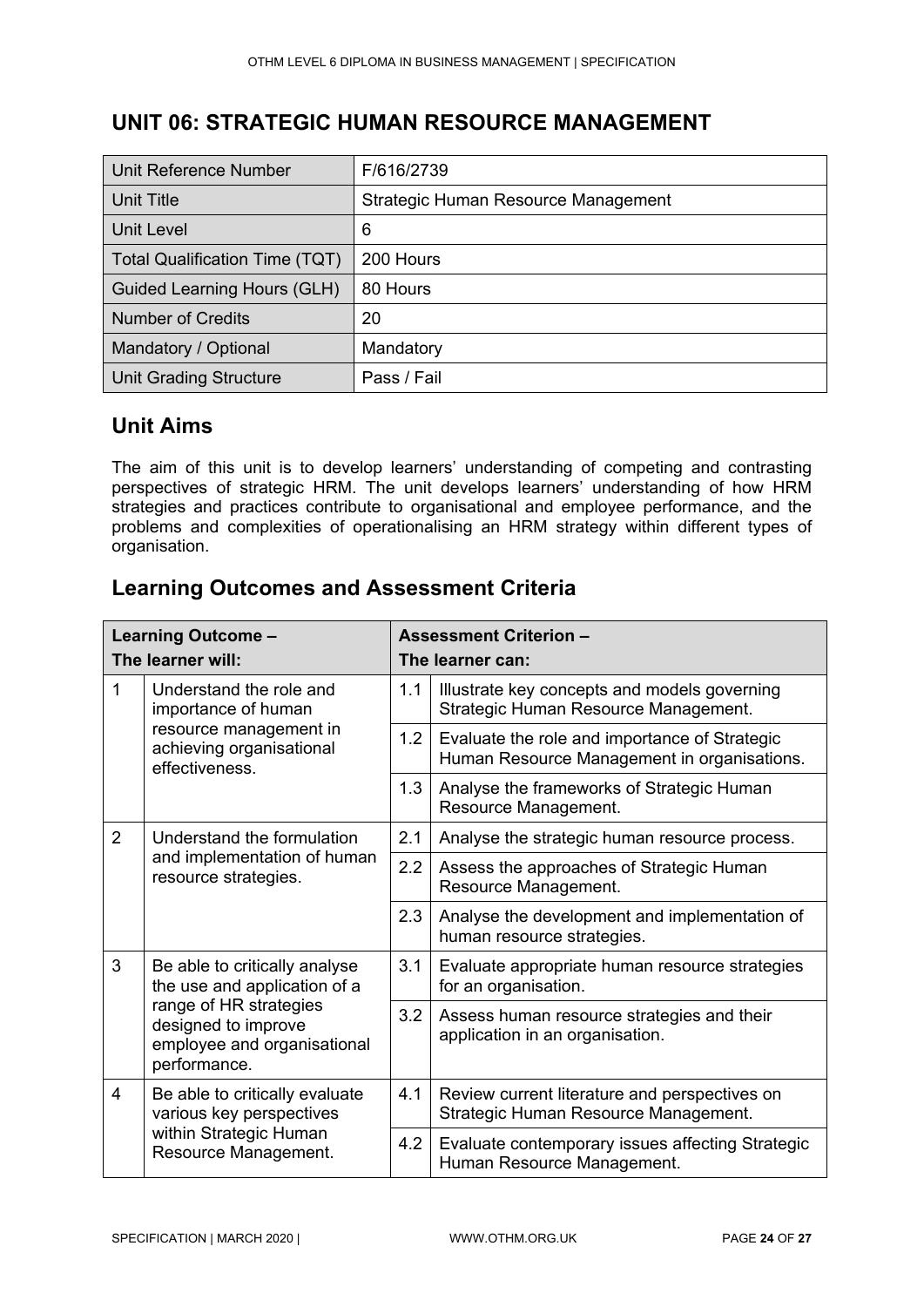| <b>Topic</b>                                                                           | <b>Course Coverage</b>                                                                                                                                                                                                                                                                                                                                                                                                                                                                                               |  |
|----------------------------------------------------------------------------------------|----------------------------------------------------------------------------------------------------------------------------------------------------------------------------------------------------------------------------------------------------------------------------------------------------------------------------------------------------------------------------------------------------------------------------------------------------------------------------------------------------------------------|--|
| <b>Learning Outcomes 1 and 2</b><br>The SHRM Framework                                 | Definitions and models of strategic HR management<br>$\bullet$<br>(e.g. contingency model, best practice model,<br>Harvard Framework, Ulrich's model, control based,<br>resources based etc.), fundamentals and<br>characteristics of strategic HR management, types of<br>strategies, approaches to strategy, criteria for<br>successful strategy                                                                                                                                                                   |  |
|                                                                                        | Legal requirements, human capital management,<br>٠<br>improving organisational performance through<br>strategic HR management, alignment of HR and<br>corporate strategy                                                                                                                                                                                                                                                                                                                                             |  |
| <b>Learning Outcomes 2 and 3</b><br>Development and implementation<br>of HR strategies | Setting strategic direction, Long term v short term,<br>$\bullet$<br>Audits, designing the management system, planning<br>total workforce/demand forecasting, generating<br>required human resource, developing people and<br>performance, reward management systems,<br>assessing organisational, competence,<br>performance/development strategies<br>Strategic HR role of frontline management,<br>٠<br>conducting a strategic review, setting out the strategic                                                  |  |
|                                                                                        | HR plan, Implementing HR strategies                                                                                                                                                                                                                                                                                                                                                                                                                                                                                  |  |
| Learning Outcomes 2, 3 and 4<br>Types of HR strategies and their<br>application        | Organisational, development, transformation, culture<br>$\bullet$<br>management, knowledge management, developing<br>trust and reward); talent management, succession<br>planning; Resourcing strategies (HR planning,<br>flexibility, retention and talent management etc.);<br>Learning and development strategies (learning<br>culture, learning, organisation, organisational learning<br>strategies, individual learning), performance<br>management (definition and purpose, scope, process<br>and approaches) |  |
|                                                                                        | Reward strategy (purpose, characteristics, structure,<br>developing the strategy, effective strategies, impact<br>on management)                                                                                                                                                                                                                                                                                                                                                                                     |  |
|                                                                                        | Employee relations strategy (issues, background,<br>$\bullet$<br>HR approach, policies, partnership agreements,<br>employee voice strategies                                                                                                                                                                                                                                                                                                                                                                         |  |
| <b>Learning Outcomes 1 and 4</b><br>Contemporary issues and<br>perspectives on SHRM    | Internationalism and challenges for strategic HR<br>$\bullet$<br>management, diversity management and equal<br>opportunities, downsizing and its strategic<br>implications, globalisation, culture/equality and<br>diversity, work life balance                                                                                                                                                                                                                                                                      |  |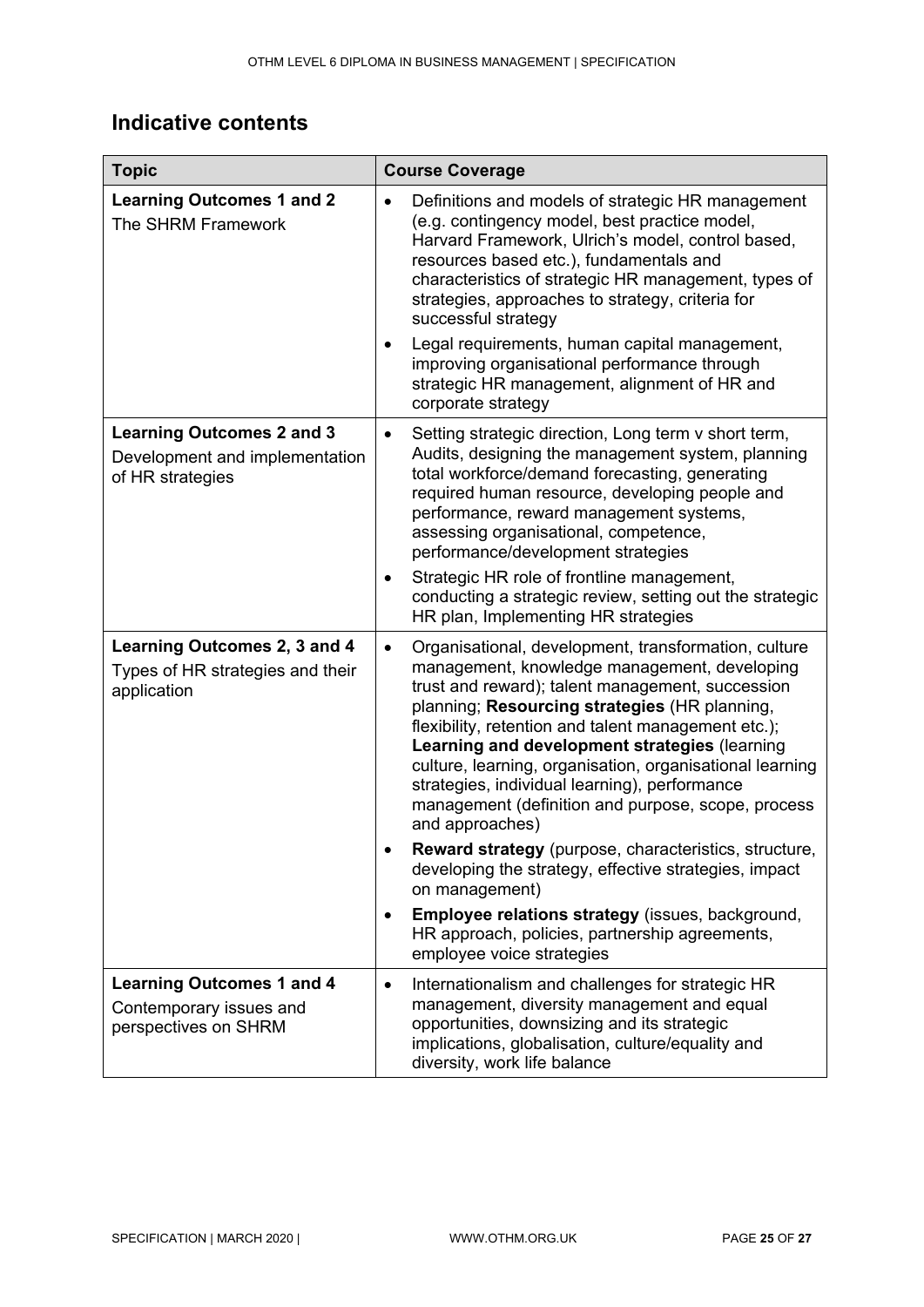#### **Assessment**

To achieve a 'pass' for this unit, learners must provide evidence to demonstrate that they have fulfilled all the learning outcomes and meet the standards specified by all assessment criteria.

| <b>Learning Outcomes</b> | <b>Assessment criteria</b> | <b>Assessment type</b> | <b>Word count</b> |
|--------------------------|----------------------------|------------------------|-------------------|
| to be met                | covered                    |                        | (approx. length)  |
| All 1 to 4               | All ACs under LO 1 to 4    | Coursework             | 3500 words        |

#### **Indicative Reading list**

Bratton, J., Grint, K. and Nelson, D. L. (2005) *Organizational Leadership.* New York: Thomson South Western.

Colquitt J, LePine, J. and Wesson, M. (2010) *Organizational Behaviour.* Boston: McGraw-Hill.

Farnham, D. (2010) *Human Resource Management in Context, Strategy, Insights & Soluti*ons. London: CIPD

Gill, R. (2006) *Theory and Practice of Leadership.* London: Sage.

Gilmore, S. and Williams, S. (2012) *Human Resource Management*. 2nd Edition. Oxford: Oxford University Press

Gold. J., Thorpe, R. and Mumford, A. (2010) *Leadership and Management Development,* 5th Edition. CIPD

Kouzes, J. M. and Posner, B. Z. (2008) *The Leadership Challenge.* 4th Edition. *New York:*  Jossey-Bass. London: CIPD.

Mabey, C. and Finch-Lees, T. (2008) *Management and Leadership Development.* London: Sage.

Northouse, P. G. (2009*) Introduction to Leadership, Concepts and Practice.* London: Sage

Robbins, S. and Judge, T. (2009) *Organizational Behaviour.* New Jersey: Person Prentice Hall

Storey, J. (2004) *Leadership in Organisations; Current Issues and Key Trends*. London: Rutledge. Times/Prentice Hall.